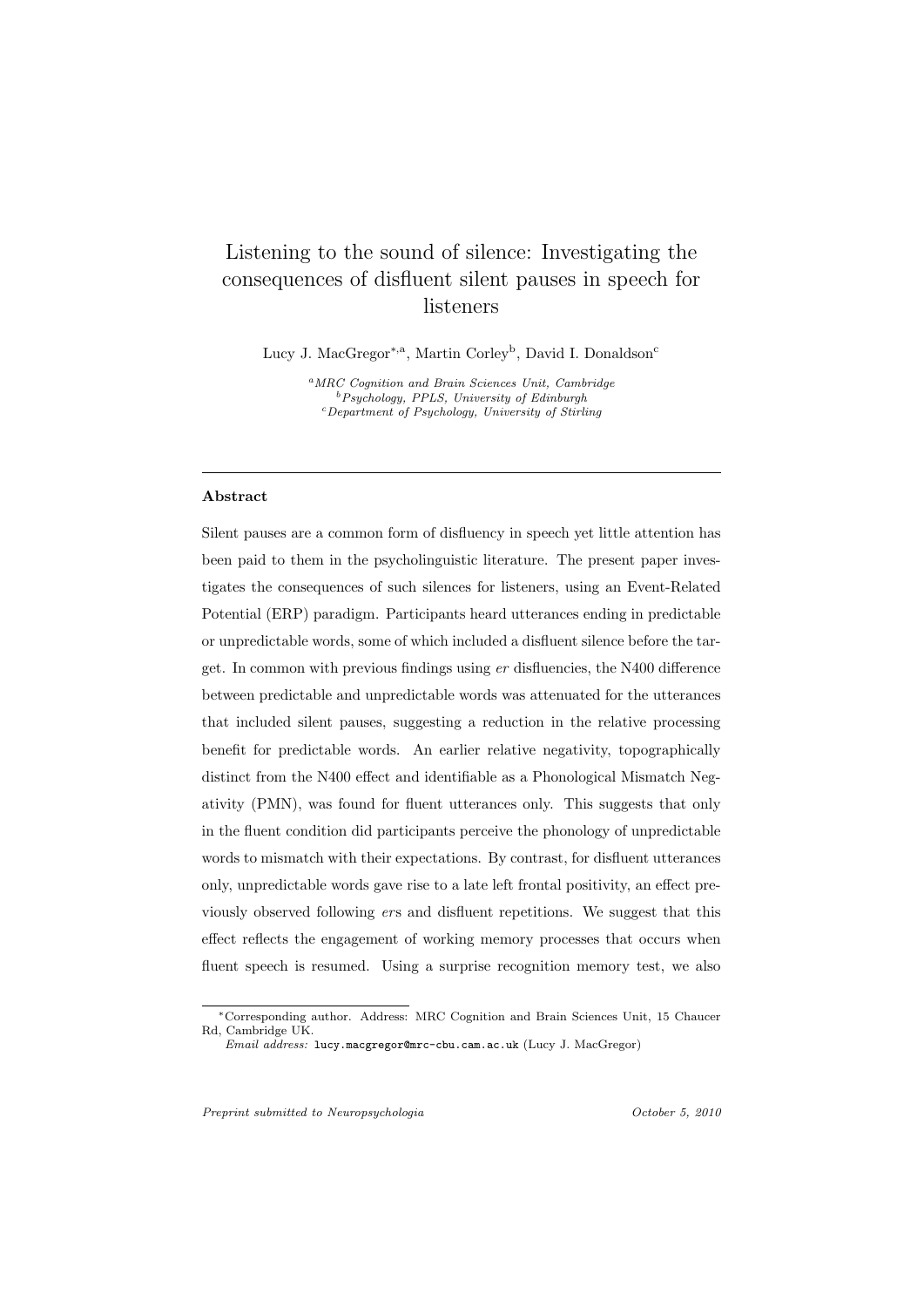show that listeners were more likely to recognise words which had been encountered after silent pauses, demonstrating that silence affects not only the process of language comprehension but also its eventual outcome. We argue that, from a listener's perspective, one critical feature of disfluency is the temporal delay which it adds to the speech signal.

Key words: Language comprehension, Disfluency, ERPs, Recognition memory, N400, PMN, LPC

## 1. Introduction

Spoken language is rarely continuously fluent. As well as producing the ums, ers, repetitions, restarts and repairs that occur up to six times per hundred words of speech (Bortfeld, Leon, Bloom, Schober, and Brennan, 2001; Fox Tree, 1995), speakers are often silent mid-utterance. Silences can be deliberate: for example, speakers may use silence as a rhetorical device, or to maintain the prosodic structure of an utterance. Equally, however, silences can reflect linguistic performance factors such as difficulty in planning or retrieving upcoming words (Goldman-Eisler, 1958a,b; Kircher, Brammer, Levelt, Bartels, and McGuire, 2004; Maclay and Osgood, 1959; Martin, 1967). Given their myriad possible causes (see also Duez, 1985; Ferreira, 2007; Zellner, 1994), different types of silences can be difficult to distinguish, particularly when they occur between clauses. For this reason researchers investigating the imperfections of speech have typically ignored interruptions that result in a silent pause (Bortfeld et al., 2001), or have conflated them with filled pauses like  $er$  and  $um$  (e.g., Hawkins, 1971). By contrast, in the present paper we focus explicitly on silent pauses, examining the ways in which they affect listeners' processing of speech, and their subsequent representations of utterances. We use a design that is directly comparable to those of those of two previous studies (Corley, MacGregor, and Donaldson, 2007; MacGregor, Corley, and Donaldson, 2009), allowing us to compare the effects of silences to those of other disfluencies.

A recent body of research has shown that mid-utterance disruptions to flu-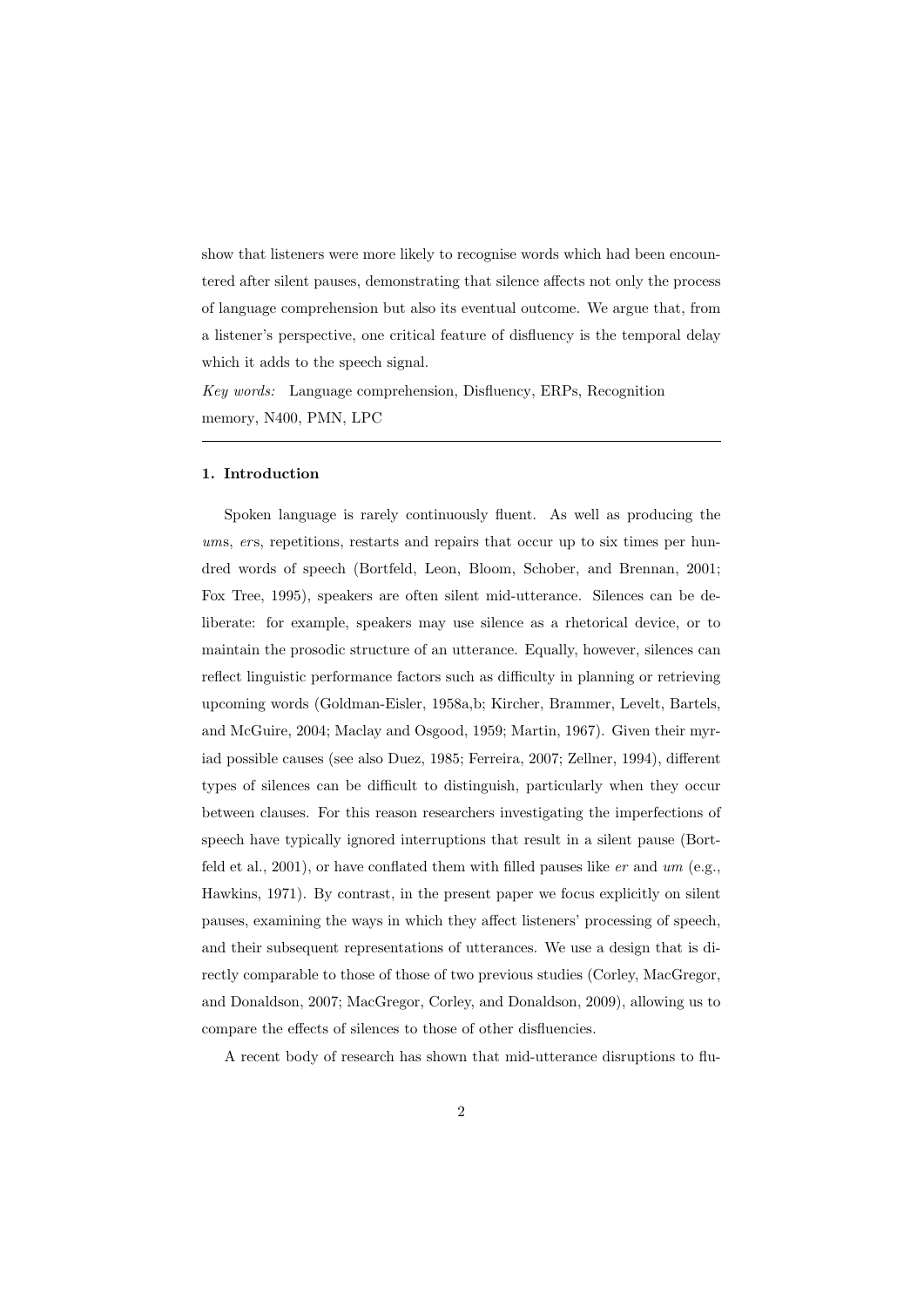ent speech do have consequences for listeners. To date, however, the majority of studies have focused on the filled pause  $er$ , which is typically associated with production difficulties. A range of methodologies have been used to show that ers can affect language processing in different ways. Studies measuring eye movements have shown that following a disfluent pause there is an increase in the probability of an initial eye movement to a discourse-new (Arnold, Tanenhaus, Altmann, and Fagnano, 2004) or unfamiliar item (Arnold, Hudson Kam, and Tanenhaus, 2007) from a constrained set of referents. From these results it has been argued that disfluent pauses can increase listeners' expectations for the mention of a lexical item that is more difficult for the speaker to say. Consistent with such an interpretation is evidence from Event-Related Potentials (ERPs), which shows that an er can also affect the ease with which subsequent predictable compared to unpredictable words are integrated into their contexts (Corley et al., 2007). In addition to the effects on the immediate process of comprehension, the disfluent pause er can also have longer-lasting effects: most notably, words heard following an er are more likely to be remembered during a surprise later recognition memory test (Corley et al., 2007; Collard, Corley, MacGregor, and Donaldson, 2008).

There is limited evidence regarding the effects of other types of disfluencies, but some research suggests that not all disfluencies affect listeners equally. Although repetitions typically occur in similar situations to ers and may reflect similar difficulties for the speaker, they tend to have different consequences for listeners: er and oh have a facilitative effect when participants are asked to monitor for subsequent words (Fox Tree, 2001; Fox Tree and Schrock, 1999), whereas repetitions appear to have little effect on processing (Fox Tree, 1995; MacGregor et al., 2009). Interestingly, however, there is evidence to suggest that repetitions and ers may entail the engagement of similar post-disfluency processes that occur as listeners resume fluent processing after an interruption (MacGregor et al., 2009).

Silent pauses present a different challenge to comprehension than other disfluencies. Listeners encountering silent pauses are not faced by the introduction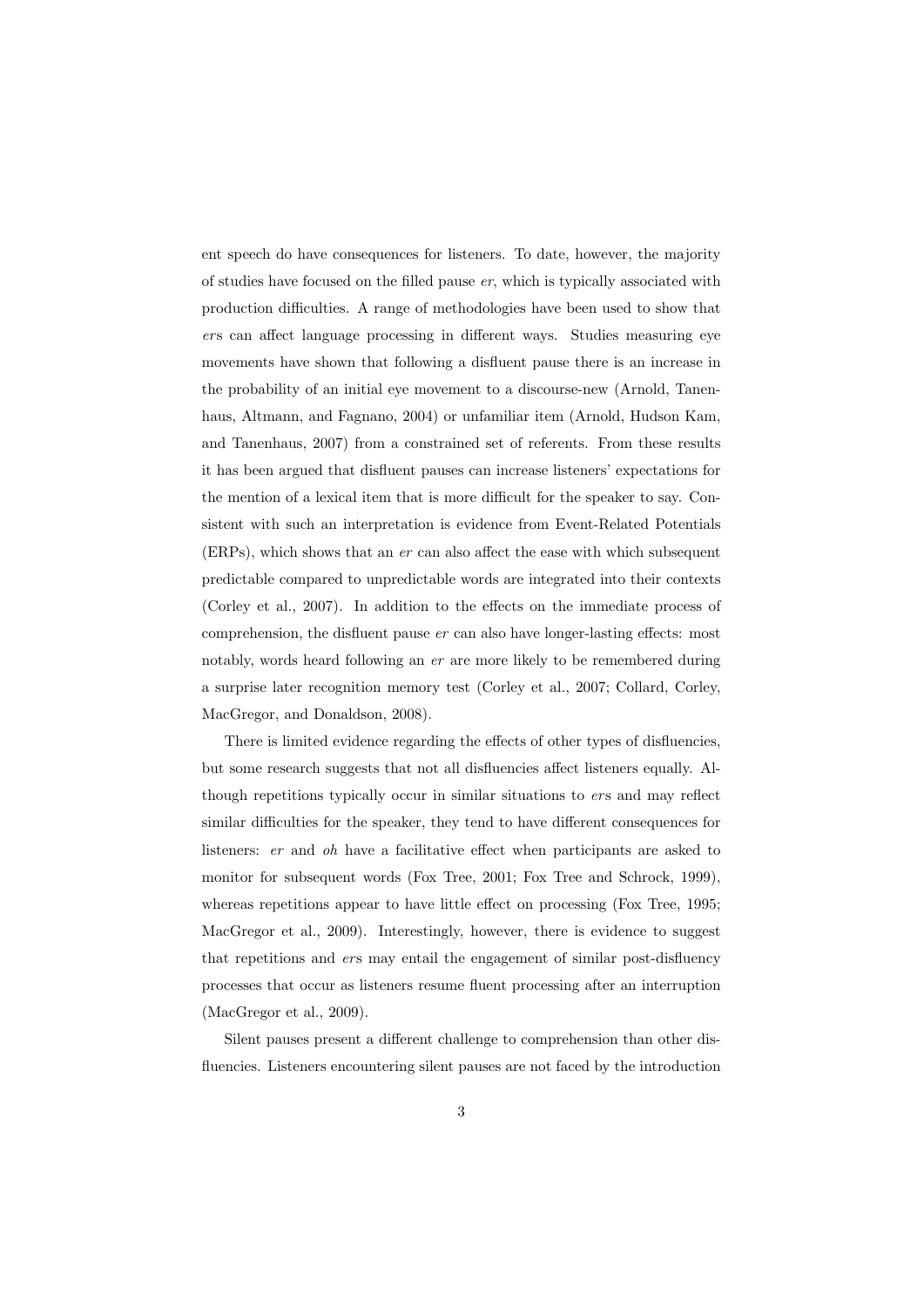of new phonetic or lexical material (Clark and Fox Tree, 2002, suggest that um and uh are words which mark the speaker's difficulty in continuing). On the other hand, disfluent silences may occur in similar circumstances to filled pauses, disrupting the temporal flow of speech, and delaying the onset of subsequent information. Perhaps for this reason, several studies investigating the effects of an er have used silent pauses as a baseline condition. When response times to targets in an object selection task are measured, silence appears to give rise to a similar facilitation effect to that associated with an er (Brennan and Schober, 2001). One interpretation of these data is that the effect is due to the temporal delay the disruption introduces into the utterance, a suggestion that receives support from evidence that ers and environmentally plausible interruptions (such as dog barks) have similar effects on listeners' final interpretations of syntactically ambiguous sentences (Bailey and Ferreira, 2003). However, an explicit comparison of the disfluency er with silence suggests that the two disfluencies may not give rise to identical effects: Response times to targets in a word monitoring task are faster following an er than following a silent pause (Fox Tree, 2001, although it should be pointed out that the durations of the interruptions were not matched in this study).

Other studies have used fully fluent utterances as the baseline with which to compare the processing of disfluent utterances. A number of these studies have made use of ERPs—measures of electrical brain activity recorded (as EEGs) from electrodes placed on the human scalp, time-locked to the onset of a cognitive event of interest and averaged over multiple events. ERPs provide an index of neural activity that reveals the time course of cognitive processing; the very precise temporal resolution of ERPs makes them a particularly useful tool for monitoring listeners' cognitive processing of speech. In the first ERP study of disfluency Corley et al. examined listeners' responses to utterances containing an er whilst measuring the N400 effect. The N400 (Kutas and Hillyard, 1980, 1984) has been widely used in studies of language processing because it provides an index of the ease with which the meaning of a word can be accessed and integrated into its context (see Kutas, Van Petten, and Kluender, 2006). In Corley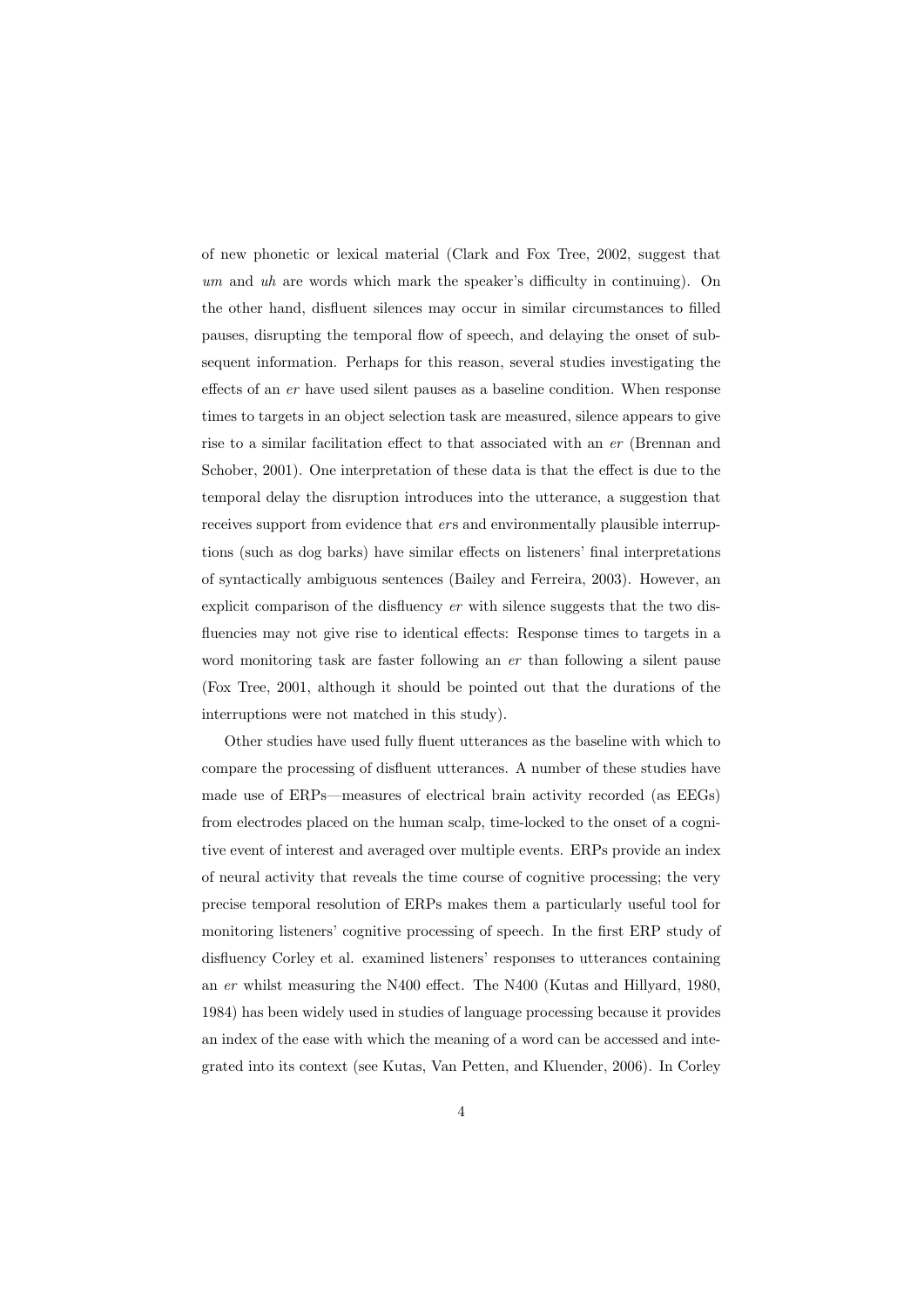et al.'s study, participants heard utterances ending either in predictable (high cloze) or unpredictable (low cloze) words. Critically, half of the experimental materials included er disfluencies immediately preceding the targets. For fluent utterances, unpredictable words resulted in greater centro-parietal negativity than predictable words, maximal around 400ms, interpretable as a standard N400 effect. However, this effect was greatly attenuated in the disfluent condition, suggesting that there was little difference in integration difficulty for unpredictable compared to predictable words following a disfluency. One likely explanation is that disfluency affected the extent to which upcoming words could be predicted. A subsequent study (MacGregor et al., 2009) investigated repetition disfluencies, in which the word prior to the target word was repeated. Using a similar design to that of Corley et al. (2007), no attenuation of the N400 was found in disfluent conditions. However, in this case unpredictable targets in disfluent utterances gave rise to a late left frontal positivity, an effect which was also observed following  $ers.$  MacGregor et al. (2009) suggested that despite their differences (on the  $N400$  effect), both  $ers$  and repetitions interrupted listeners' fluent comprehension processes. According to the account proposed, the resumption of fluent comprehension engaged memory control processes associated with retrieval of the preceding context or updating of working memory.

To our knowledge, only one ERP study has explicitly compared fluent speech to speech containing between-word silences. Besson, Faita, Czternasty, and Kutas (1997) asked participants to listen to utterances that were either highly constrained proverbs ending in predictable words, or unconstrained utterances ending in unpredictable words. Sometimes the utterance-final critical word was delayed unexpectedly by 600ms of silence. The unexpected silent pause elicited a negative-positive complex: the negative component peaked around 100ms after pause onset and was followed by positive component which peaked around 350–400ms. These components, particularly the positivity, were larger when the pause followed a highly constrained utterance (a proverb) than when it followed a weakly constrained utterance. A similar N1-P2 complex has also been ob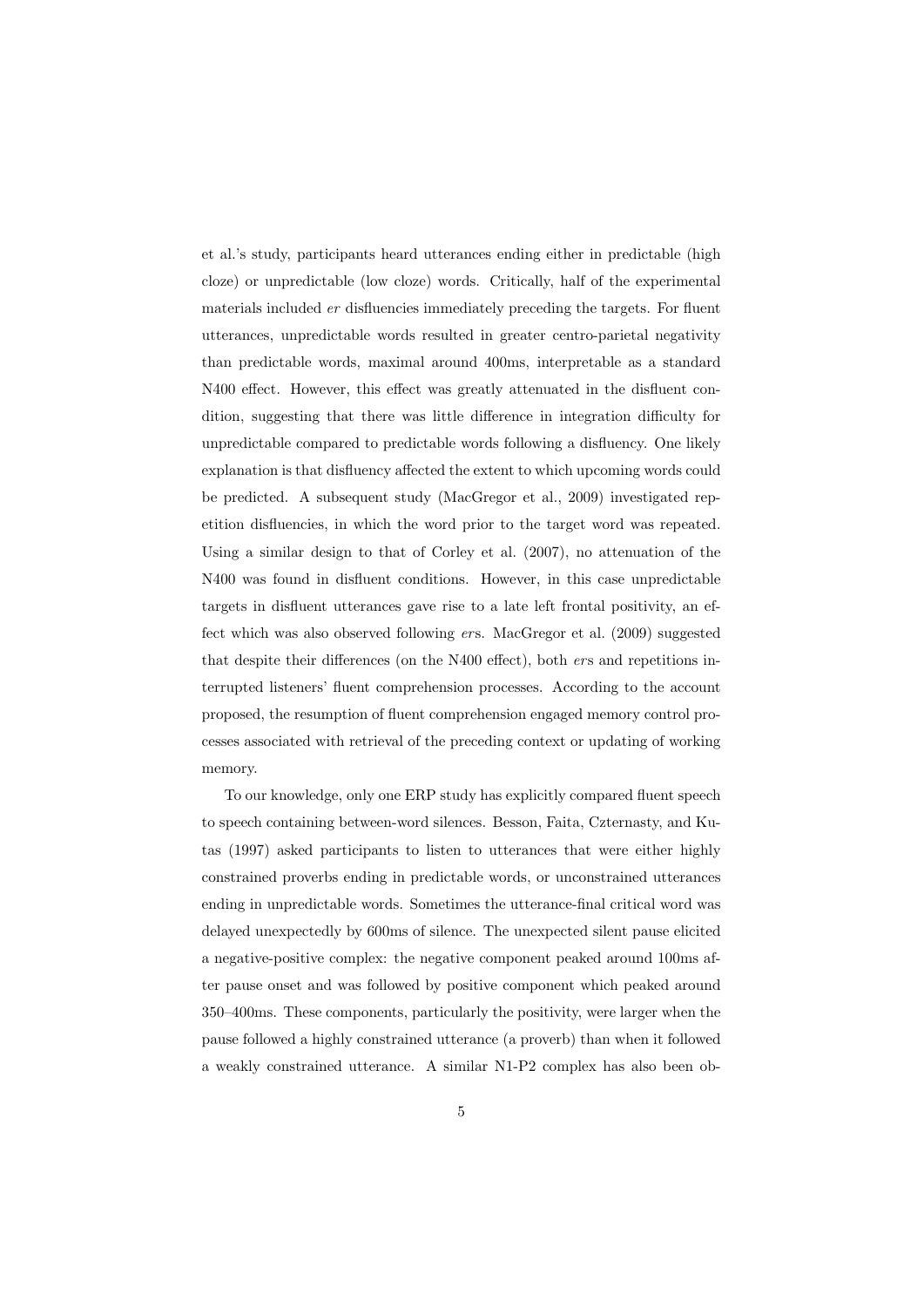served when a pause appeared within (rather than between) words and listeners had to explicitly detect the presence of the pauses (Mattys, Pleydell-Pearce, Melhorn, and Whitecross, 2005), and when a pause was present in the context of a musical phrase rather than in connected speech (Besson and Faita, 1995; Besson, Faita, and Requin, 1994). The N1-P2 complex has been interpreted as reflecting temporal disruption (Besson et al., 1997; Mattys et al., 2005), although a simpler interpretation based on the acoustic deviance of silent pauses has not been ruled out.

The presence of a clear ERP response to unexpected delays is not in itself particularly surprising. Of greater interest, and more relevant to the current study, is that the design of Besson et al. study also enabled an assessment of the impact of the interruption on the processing of subsequent predictable compared to unpredictable words, through the observation of its impact on the N400 effect. Besson et al. (1997) showed that for both fluent utterances and utterances containing an interruption, unpredictable words elicited an N400 relative to predictable words, indicating an increase in the difficulty with which unpredictable words could be processed. However, the N400 effects were not identical; there were observable differences in the timings. For fluent utterances the N400 onset around 150ms whereas the onset was delayed by around 250ms following an interruption. The authors suggested that the later onset of the N400 following an unexpected pause may reflect the absence of co-articulatory cues (which provide listeners with early information about the identity of the upcoming word), or the surprise of not hearing a word when it was expected.

Taken together, the evidence concerning the effects of silence as compared to other disfluencies is currently equivocal. Support for the possibility that silences are similar or dissimilar to other disfluencies can be found where behavioural methods rely on subsidiary tasks (e.g., Brennan and Schober, 2001; Fox Tree, 2001). Where online ERP measures are used, it has been shown that silence before a word has an effect on timing (Besson et al., 1997), but this finding is not easily comparable to other work which has focused on amplitude variations due to disfluencies such as er or repetitions. In the present paper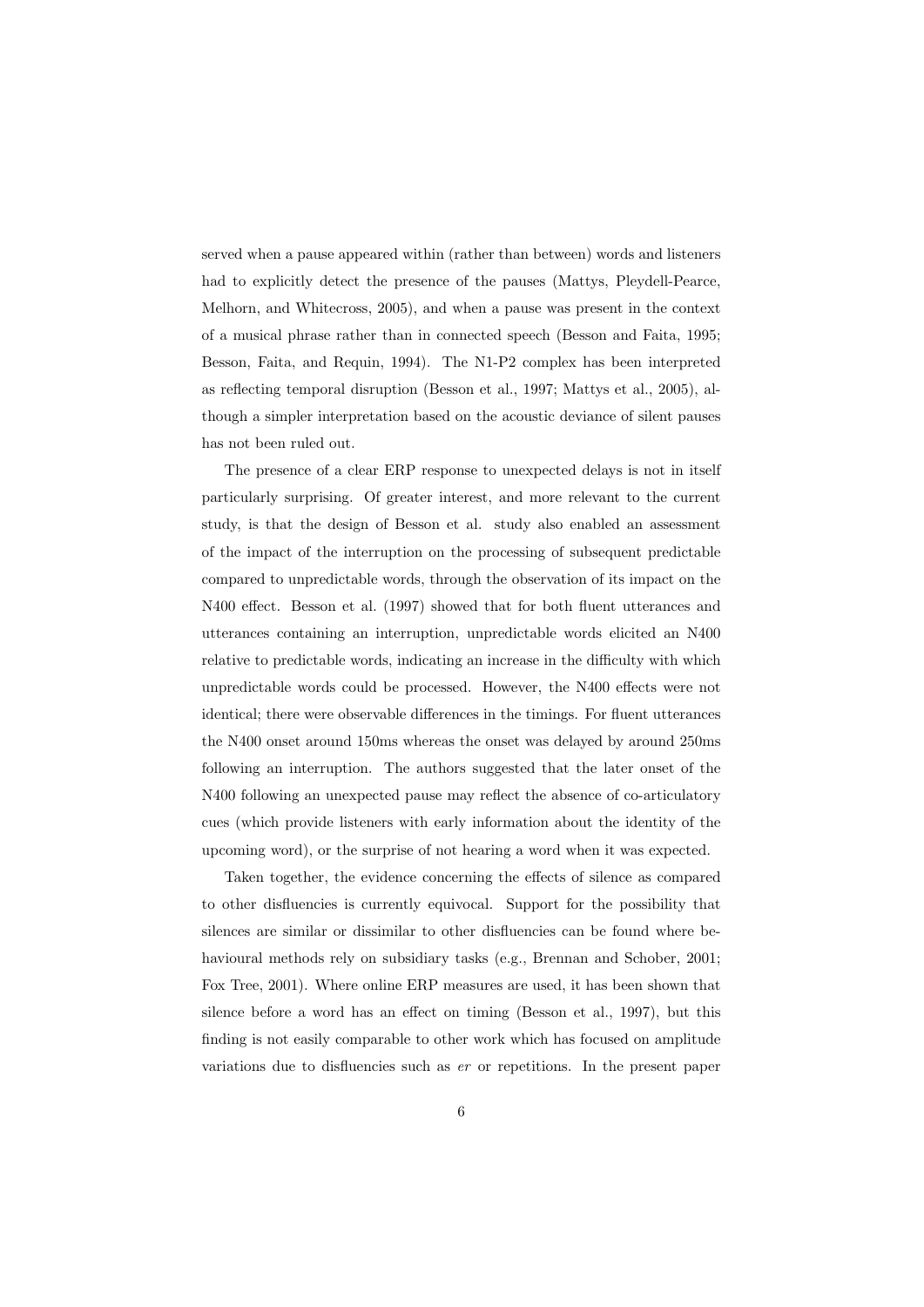we attempt to resolve this issue, reporting an experiment which investigates the impact of disfluent silent pauses in spoken utterances on listeners, using a design and materials based on those reported in Corley et al. (2007) and Mac-Gregor et al. (2009). Specifically, to assess language processing online we use ERPs; as a starting point we consider whether silent pauses affect the ease with which subsequent words can be integrated into their contexts, as indexed by the amplitude of the N400 effect. Additionally, we investigate the later representation of the spoken utterances using a visual old-new recognition memory paradigm, in which participants are asked to identify which of a series of words were presented previously.

# 2. Method

# 2.1. Participants

Sixteen native British English speakers (6 male; mean age 22 years; range 17– 29 years; all right-handed) who reported no hearing or reading difficulties, and had no known neurological impairment, participated for financial compensation (£5 per hour) or course credit. Informed consent was obtained in accordance with the University of Stirling Psychology Ethics Committee guidelines. Six participants (2 males) were excluded from ERP analyses due to artefacts in the EEG recordings. Behavioural data was recorded and analysed from all sixteen participants.

# 2.2. Materials

The stimuli were 160 highly constrained fluent and disfluent utterances ending in predictable (cloze probability 0.84, range 0.52–1) or unpredictable (cloze probability 0) target words and were based on those used in Corley et al. (2007). Utterances were constructed in pairs, such that each predictable word also served as an unpredictable word for a corresponding utterance. Furthermore, predictable and unpredictable targets completed fluent and disfluent utterances so that, across participants, each target appeared in every condition (Latin square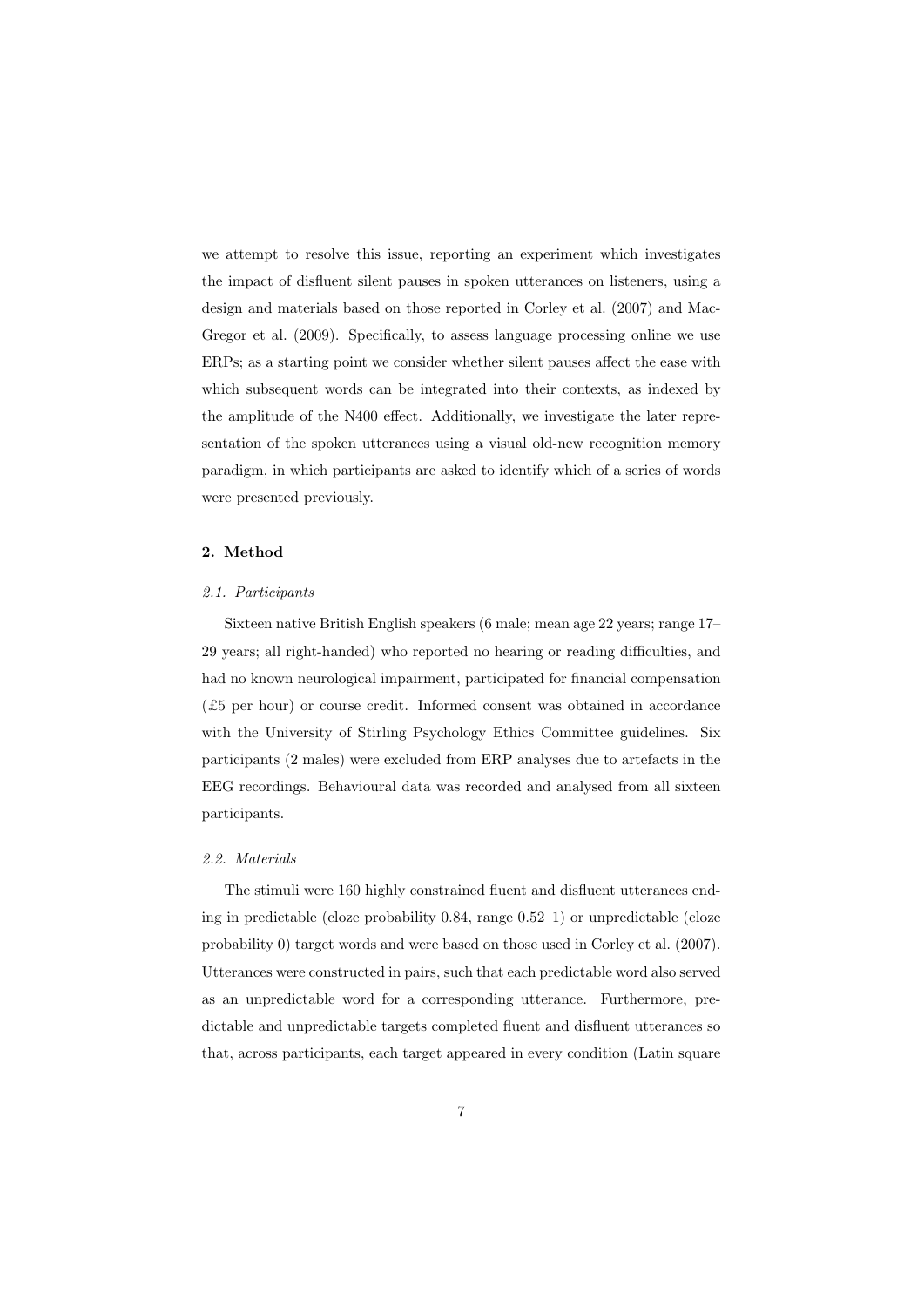design). This double counterbalancing ensured that targets were perfectly controlled for grammatical class, duration, frequency, imageability, and concreteness and meant that each participant heard all sentence frames and target words once only.

In an effort to avoid potential smearing of ERP effect onsets (e.g., Van Petten, Coulson, Rubin, Plante, and Parks, 1999), the predictable and unpredictable targets within each utterance pair had different phonetic onsets so that the targets would be acoustically distinguishable at word onset.<sup>1</sup> Utterances were selected from a larger set which had been submitted to a cloze probability pre-test on the World Wide Web (www.language-experiments.org) using a minimum of 17 participants per sentence. Table 1 illustrates an example material set.

Table 1: Example stimulus set comprising two highly constraining sentence frames, crossed with two target words, which were either predictable or unpredictable in context. Target words are shown in bold. Half of the utterances included an interruption in the form of a silent pause before the target word, which is indicated by  $(\dots)$ .

| Predictable | Everyone's got bad habits and mine is biting my               | $(\ldots)$ | nails       |
|-------------|---------------------------------------------------------------|------------|-------------|
|             | That drink's too hot: I've just burnt my                      |            | $()$ tongue |
|             | Unpredictable Everyone's got bad habits and mine is biting my |            | $()$ tongue |
|             | That drink's too hot; I've just burnt my                      |            | $()$ nails  |

Fluent and disfluent versions of the sentence frames were recorded at a natural speaking rate by a female native English speaker who had no speech production difficulties. For each utterance, the final target word was replaced by the pseudotarget word 'pen' which meant that there were no acoustic cues to the upcoming word. Any prosodic cues to an upcoming  $/p/$  were constant across conditions. Disfluent contexts were originally recorded with an er be-

<sup>1</sup>One target pair inadvertently had the same acoustic onset.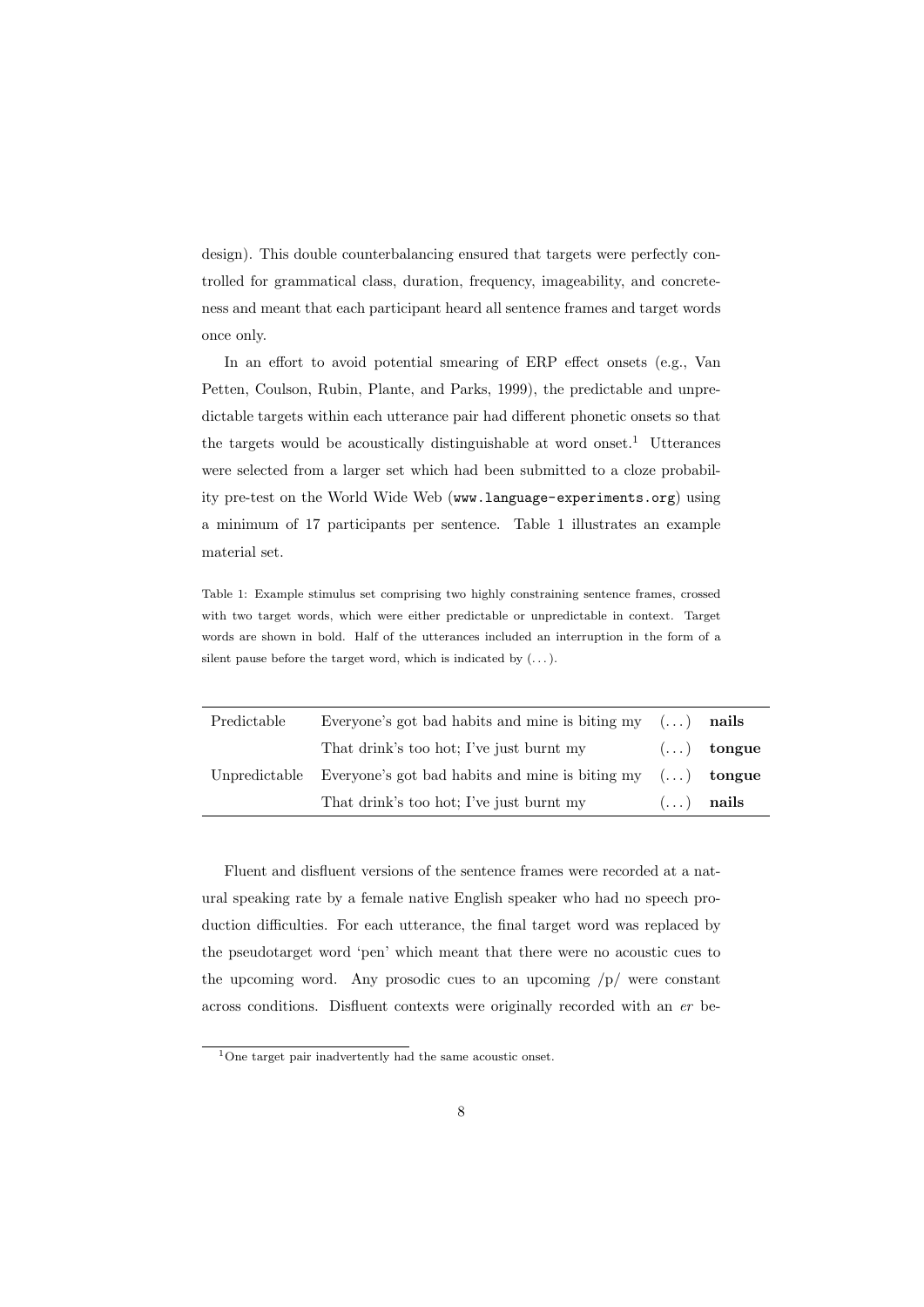fore the target and with other features of disfluency that often co-occur with silent pauses, to enhance the ecological validity of the stimuli as in previous work investigating the effects of the disfluent pause  $er$  (Corley et al., 2007). These additional features, such as vowel lengthening, were elicited where the speaker felt it to be natural and resulted in lengthened pre-target words in 35% of disfluent utterances and overall a longer mean duration of disfluent (3910 ms) compared to fluent (2702 ms) sentence frames. Following recording, utterances were edited (using Adobe Audition, www.adobe.com) to excise the er, so that a silent pause of identical duration remained. Pseudo-targets were excised and replaced by target words which had been recorded as utterance-final words in separate carrier sentences. Targets were spliced onto the fluent and disfluent contexts such that acoustically identical tokens appeared across each condition (mean duration of the target word was 450ms).

An additional 80 filler utterances of varying constraint were included to mask the nature of the experimental manipulation. Forty were fluent and 40 contained disfluencies of various types (repetitions, ers, silent pauses, and repairs) in various locations. Before presentation, all stimuli were converted to 16-bit 22050 Hz .wav files, and their amplitudes were normalised so that the acoustic volume was approximately matched across stimuli. Four versions of the experiment were created, for counterbalancing purposes, each containing 160 experimental utterances (40 each of fluent predictable, fluent unpredictable, disfluent predictable, and disfluent unpredictable) together with the 80 filler utterances.

# 2.3. Procedure

There were two parts to the experiment, which lasted around 1 hour after setup (approximately 1 hour). In the first part, participants were told that they would hear a series of utterances which were re-recorded excerpts from natural conversations. Participants were further advised that because the utterances would be heard out of context, some would make more sense than others. They were instructed to listen for understanding, just as they would in a natural situation. There was no other task. To minimise the introduction of artifacts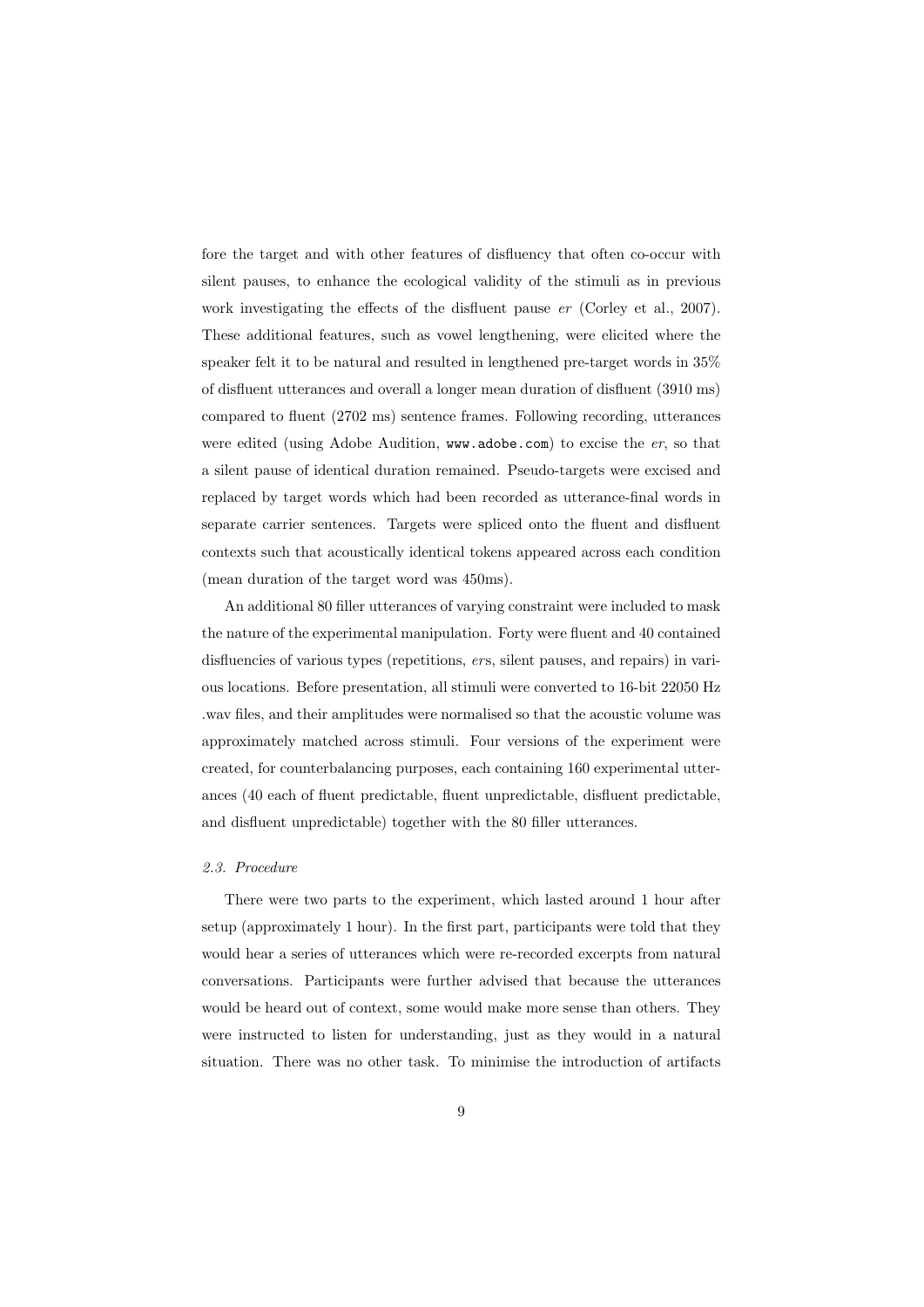into the EEG recording, it was emphasised to participants that they should relax, keep as still as possible, and fixate their eyes on a cross in the centre of the screen.

One hundred and sixty experimental utterances were presented auditorily, in a random order, interspersed with fillers. Utterances were presented in two blocks lasting approximately 15 minutes each, separated by a break of a few minutes. The start of each utterance was indicated visually (for 250ms) by a yellow fixation cross on a black screen, which flashed blue once (for 250ms) and returned to yellow as the utterance began. The fixation cross remained on the screen for the duration of the utterance to discourage eye movements. After each utterance the screen was blanked (for 1500ms).

After the first part of the experiment, participants took part in a surprise recognition memory test for the utterance final "old" words. These words had been either contextually predictable or unpredictable, and had been heard in either fluent or disfluent utterances. They were interspersed with 160 frequencymatched "new" foils, which had not been heard at any point in the first part of the experiment. Targets were presented visually, and participants discriminated between old and new words as accurately as possible by pressing one of two response keys with index fingers (counterbalanced across participants). The start of each presentation was indicated by the appearance of a fixation cross (for 400ms), which was replaced by the target word (for 750ms), after which the screen was blanked (for 1750ms).

# 2.4. ERP recording and pre-processing

Electrophysiological data was recorded (Neuroscan 4.2 Acquire software, www.neuro.com), processed (Neuroscan 4.3 Edit software, www.neuro.com) and analysed in the Psychological Imaging Laboratory at the University of Stirling (www.pil.stir.ac.uk) using methods which are standard in the cognitive electrophysiology field. EEGs were recorded from 61 Ag/AgCl scalp electrodes embedded in an elasticated cap, based on an extended version of the international 10-20 system (Jasper, 1958). Data were recorded using a left mastoid reference,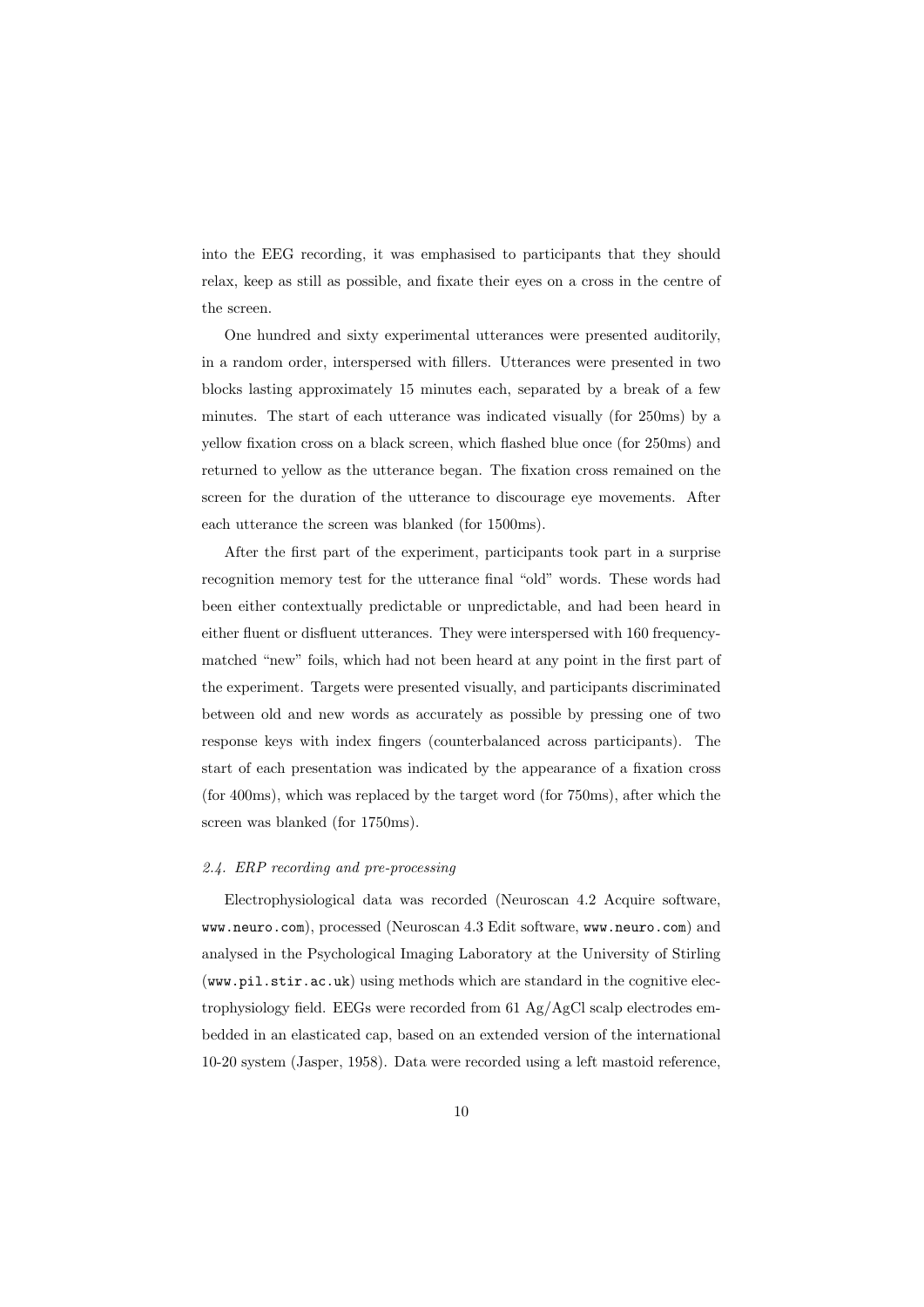and re-referenced offline to the average of left and right mastoid recordings. Electro-oculograms (EOGs) were recorded to monitor vertical and horizontal eye movements. Electrode impedances were kept below  $5k\Omega$ . The analogue EEG and EOG recordings were amplified (band pass filter 0.01–40Hz), and continuously digitised (16 bit) at a sampling frequency of 200Hz.

Before offline averaging, the continuous EEG files for each participant were segmented into 1350ms epochs starting 150ms before the critical words, baseline corrected using the 150ms pre-target interval and screened for artifacts. Epochs were excluded when any channel became saturated (exceeding 495  $\mu$ V), when drift (absolute difference in amplitude between the first and last data point of each individual epoch) was greater than 33.75  $\mu$ V, or when amplitude on any channel (excluding VEOG) was greater than 75  $\mu$ V. A minimum of 16 artefactfree trials was required from each participant, in each condition, to ensure an acceptable signal-to-noise ratio. The screening process resulted in the loss of 40% of the trials, predominantly due to drift, with no difference between conditions. The effect of eye-blink artifacts was minimised by estimating and correcting their contribution to the ERP waveforms using a regression procedure: for each participant, an average blink was created from 32 blinks and the contribution of the blink was removed from all other channels on a point-by-point basis. Waveforms were baseline corrected by subtracting the mean amplitude over the interval preceding the critical word and smoothed over 5 points so that each sampling point represents the average over the two previous and two subsequent points.

Grand average ERPs were formed time-locked to the critical words in each condition (with mean number of trials per condition given in parentheses): fluent predictable (24), fluent unpredictable (23), disfluent predictable (24), disfluent unpredictable (25).

## 2.5. Data analysis

ERPs were quantified by measuring the mean amplitude over three time windows of interest: 300–500ms and 600–900ms based on previous research on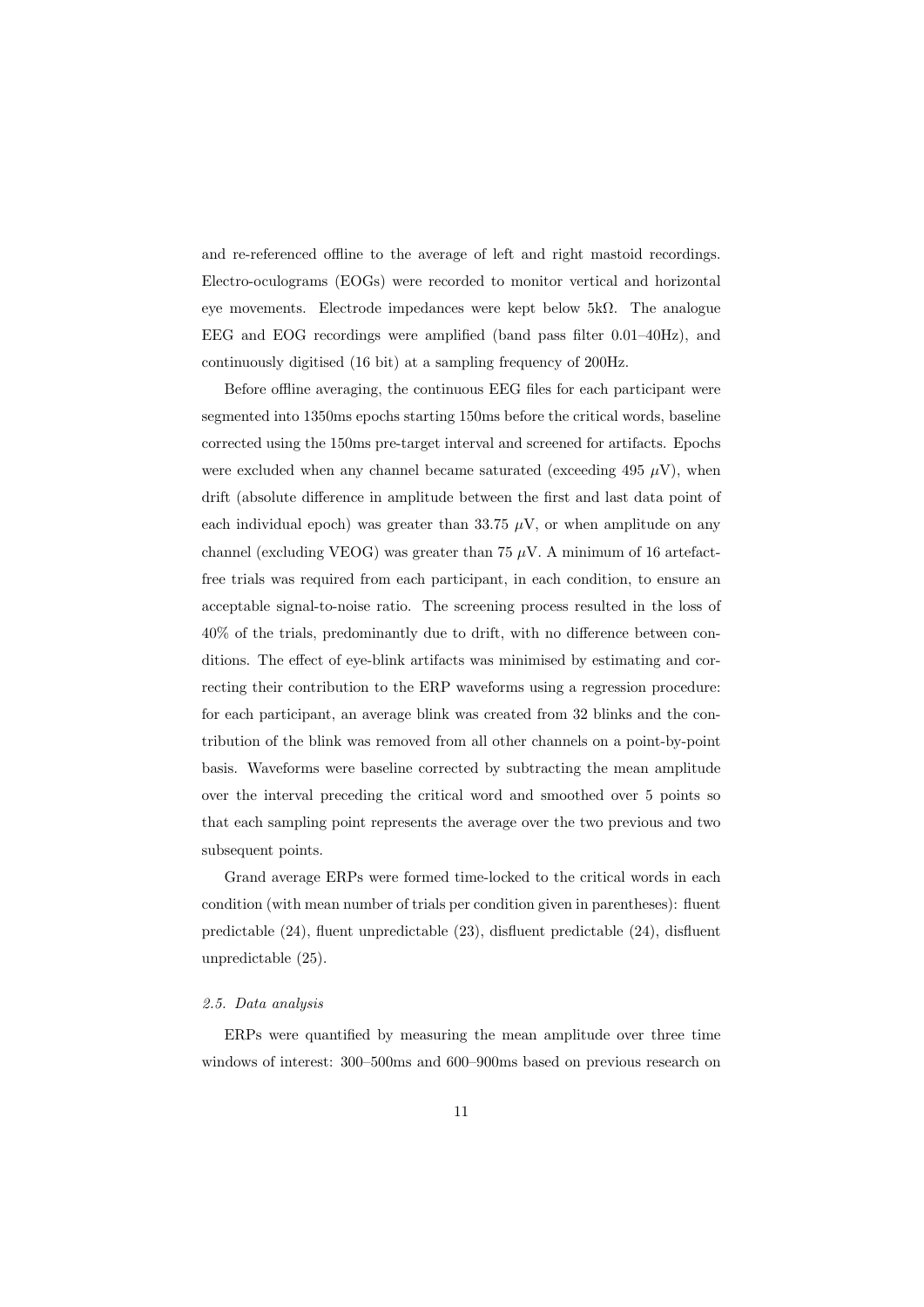the effects of disfluency on language processing (Corley et al., 2007; MacGregor et al., 2009); 50–200ms based on observations of the waveforms. Differences between conditions were assessed using analyses of variance (ANOVAs) with an alpha level of .05. The main analyses had factors of Fluency [fluent, disfluent], Predictability [predictable, unpredictable], Location [F, FC, C, CP, P], Hemisphere [left, right], and Site [superior: electrode 1/2, medial: electrode 3/4, inferior: electrode 5/6]. Figure 3 shows the electrodes used in the analysis. Significant interactions were explored further with the appropriate subsidiary ANOVAs.

Differences in the scalp distributions of significant effects (unpredictable minus predictable) between conditions (fluent versus disfluent and across time windows) were assessed after normalisation for amplitude differences at all 61 electrodes using the Max/Min method (McCarthy and Wood, 1985). All analyses made use of Greenhouse-Geisser corrections where appropriate, and are reported using corrected  $F$  and  $p$  values.

# 3. Results

## 3.1. ERP Results

Figures 1 and 2 show ERPs time-locked to the utterance-final word onsets for fluent and disfluent utterances respectively. For fluent utterances, unpredictable words lead to a greater negativity over the 300–500ms time window relative to predictable words. A similar pattern is observed for utterances which included a disfluent silent pause. For fluent utterances, the effect is broadly distributed over the scalp, but appears larger over central/centro-parietal and midline sites, typical of an N400 effect. For disfluent utterances, the effect is less broadly distributed over the scalp but still appears larger at posterior locations, again typical of an N400 effect.

It is clear from observation of the waveforms that differences between fluent and disfluent utterances are also apparent before and after the N400 time window. Preceding the N400 effect, fluent utterances show a relative negativity for unpredictable words that is focused over frontal sites to a greater extent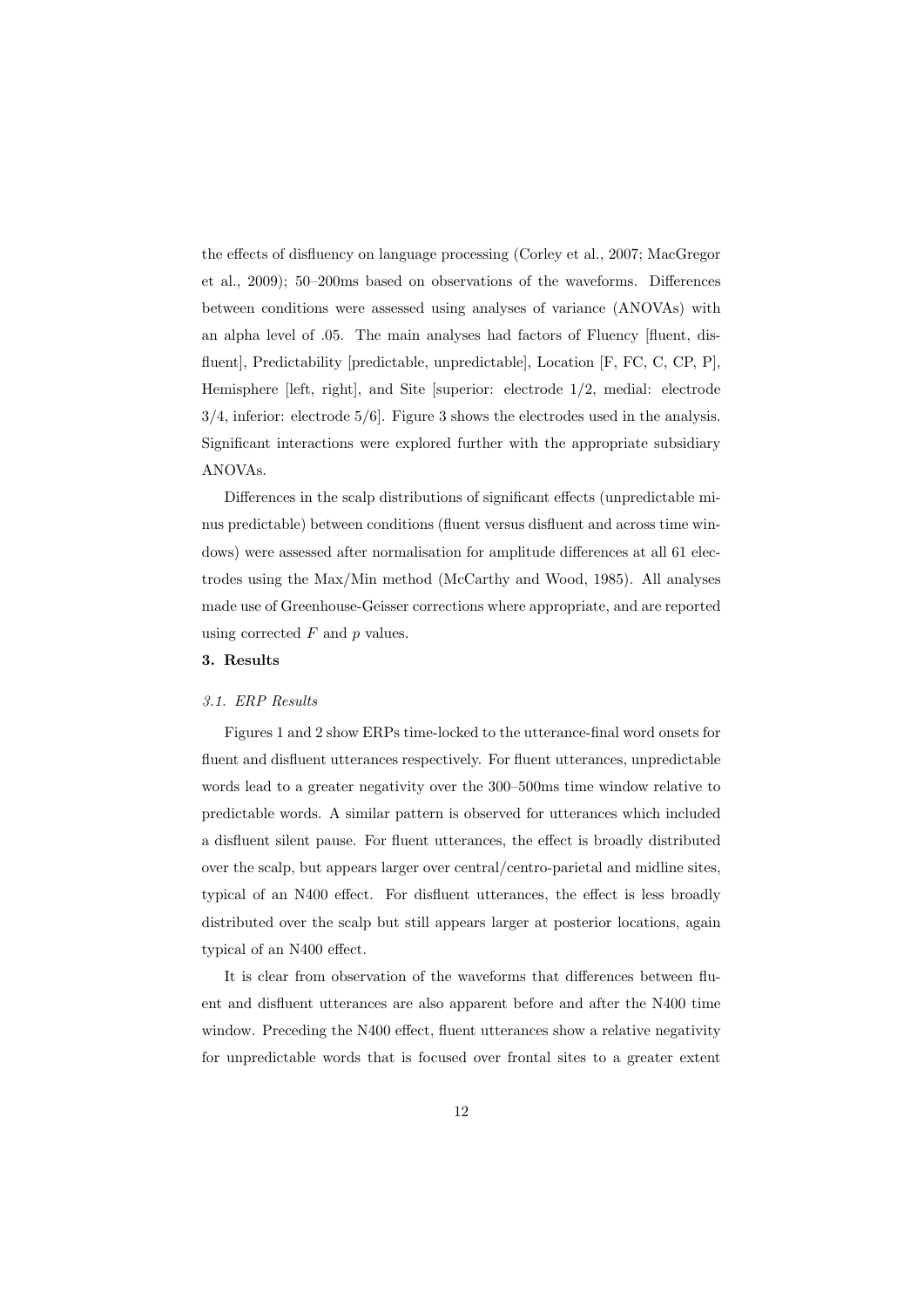than is typical of N400 effects. By contrast, unpredictable words in disfluent utterances show a weak posterior negativity accompanied by some frontal positivity. Beyond the standard N400 time window, unpredictable words in fluent utterances continue to elicit relative negativity, although this appears reduced in both amplitude and spread compared to the N400 effect. For disfluent utterances, unpredictable words are associated with relative positivity, particularly over the left hemisphere, accompanied by a weak posterior negativity. The topography of the ERP effects (unpredictable minus predictable) for fluent and disfluent utterances in three time windows of interest, are depicted in Figure 4.

# 3.1.1. 300–500ms

The main analysis (see Table 2) demonstrated greater negativity for unpredictable compared to predictable words, particularly over posterior and superior electrodes (predictability\*site,  $p = .019$ ; predictability\*location\*site,  $p = .043$ ). Importantly, the N400 effect was statistically larger and more widespread for the fluent (mean amplitude over parietal electrodes  $= 1.341 \mu V$ ) than for the disfluent  $(0.719\mu\text{V})$  condition. The characteristic distribution of the N400 effect and amplitude difference between fluent and disfluent conditions can be clearly seen in the middle panel of Figure 4.

For the fluent condition only, the N400 was particularly prevalent over superior sites (predictability\*site,  $p = .003$ ) and showed a trend towards being larger at more posterior locations (predictability\*location,  $p = .053$ ). By contrast, the analysis for the disfluent condition failed to show any significant effects, reflecting the absence of a reliable N400 predictability effect in this case.

## 3.1.2. 50–200ms

The main analysis (Table 3 indicated a number of differences between fluent and disfluent conditions (see Figure 4). Unpredictable words elicited a relative negativity in the fluent condition, but a relative positivity over the left hemisphere in the disfluent condition (fluency\*predictability\*hemisphere,  $p = .012$ ). The negativity in the fluent condition was larger at frontal locations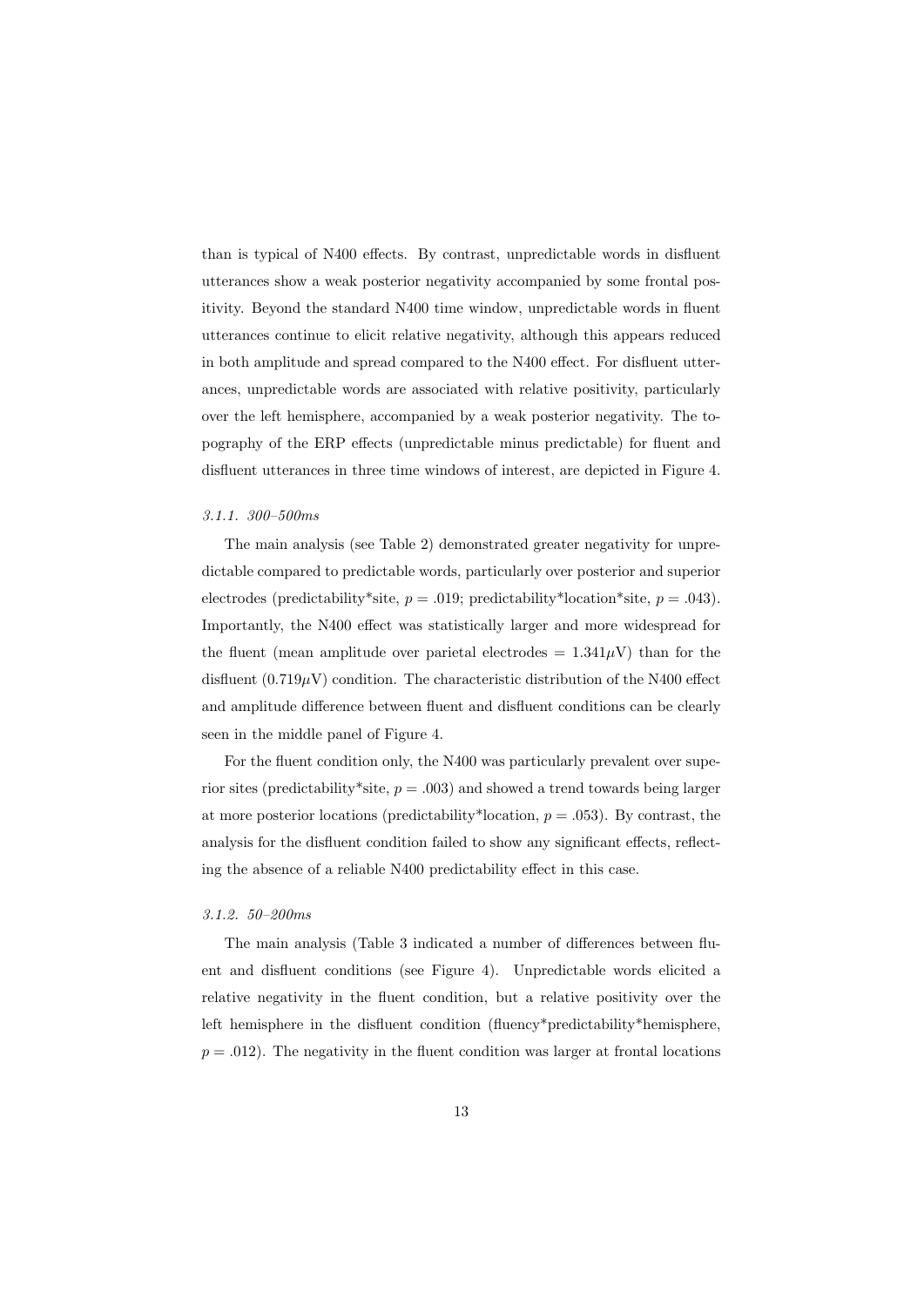Table 2: Analyses of Variance (ANOVAs) on mean ERP amplitudes in the 300–500ms time window. Factor labels are as follows:  $Flu = Fluency$ ,  $Pre = Predictability$ ,  $Loc = Location$ ,  $Hem = Hemisphere, Sit = Site$ 

| <b>ANOVA</b>                     | df   | F     | MSE   | $\eta_p^2$ | $\boldsymbol{p}$ |
|----------------------------------|------|-------|-------|------------|------------------|
| Flu X Pre X Loc X Hem X Sit      |      |       |       |            |                  |
| fluency*predictability*site      | 2.18 | 10.41 | 1.95  | .54        | .007             |
| predictability*site              | 2.18 | 6.15  | 3.06  | .41        | .019             |
| predictability*location*site     | 8,72 | 3.54  | 1.12  | .28        | .043             |
| Fluent: Pre X Loc X Hem X Sit    |      |       |       |            |                  |
| predictability <sup>*</sup> site | 2.18 | 11.43 | 3.34  | .56        | .003             |
| predictability                   | 1.9  | 4.21  | 95.86 | .32        | .071             |
| predictability*location          | 4.36 | 4.45  | 14.67 | .33        | .053             |
|                                  |      |       |       |            |                  |

over superior sites in contrast to the frontal positivity in the disfluent condition (fluency\*predictability\*site,  $p = .050$ ; fluency\*predictability\*location\*site,  $p = .047$ ). Across both fluent and disfluent conditions, there was a relative negativity towards a posterior location (predictability\*site,  $p = .043$ ) and towards superior sites (predictability\*site,  $p = .018$ ).

Statistics for the fluent condition alone supported the presence of a frontal negativity over superior sites (predictability\*site,  $p = .004$ ; predictability\*location\*site,  $p = .002$ ). For the disfluent condition alone, there was a gradient from relative positivity on the left to negativity on the right (predictability\*hemisphere,  $p = .028$ ; predictability\*hemisphere\*site,  $p = .041$ ). Analysis of the normalised predictability effects supported the presence of distributional differences between the fluent and disfluent conditions (fluency\*hemisphere,  $p = .003$ ; fluency\*hemisphere\*site,  $p = .007$ ).

#### 3.1.3. 600–900ms

The main analysis (Table 4, see Figure 4) indicated the presence of a relative positivity for unpredictable words at frontal locations for the disfluent condition,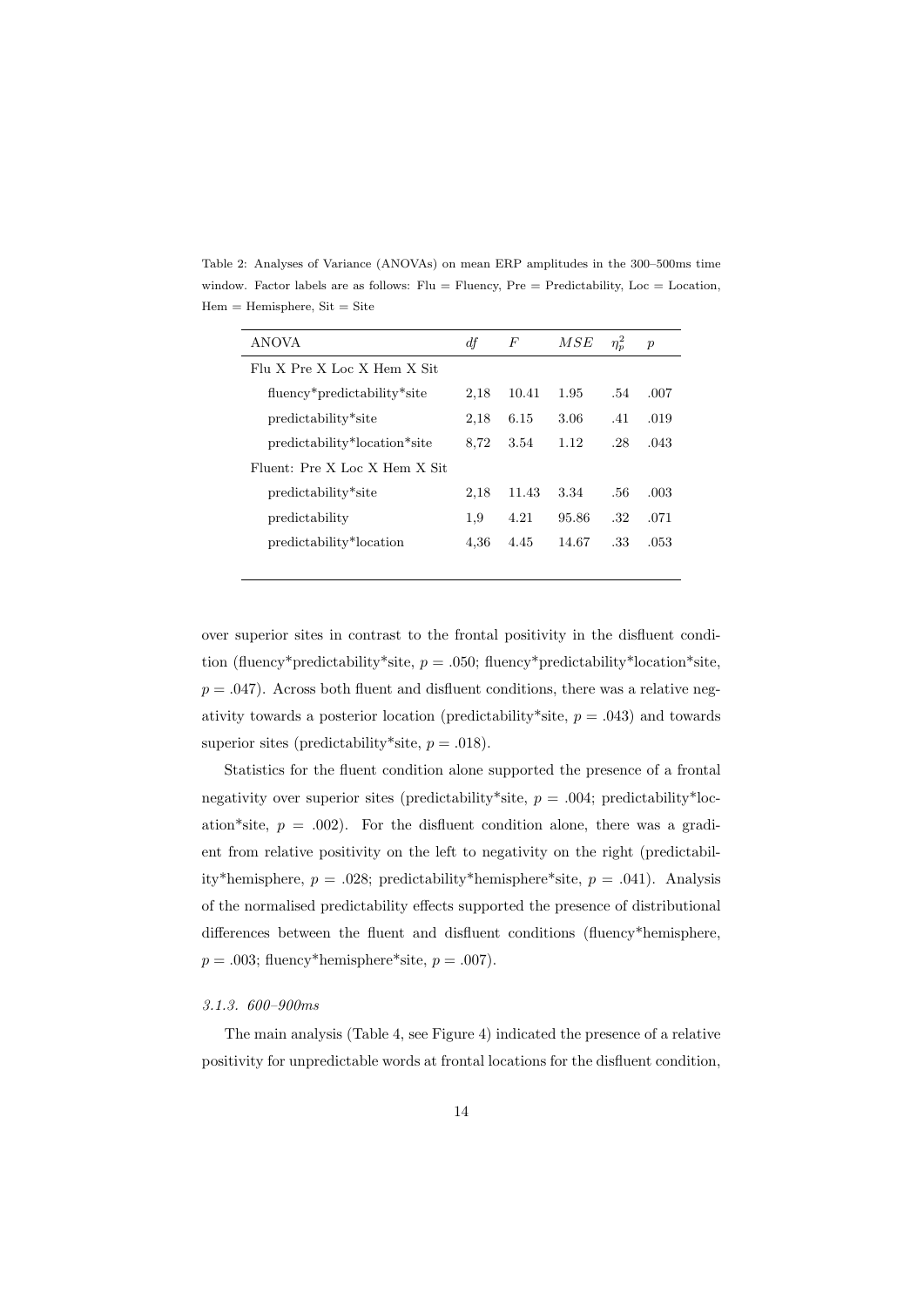Table 3: Analyses of Variance (ANOVAs) on mean ERP amplitudes in the 50–200ms time window. Factor labels are as follows:  $Flu = Fluency$ ,  $Pre = Predictability$ ,  $Loc = Location$ ,  $Hem = Hemisphere, Sit = Site$ 

| <b>ANOVA</b>                                            | df   | $\overline{F}$ | MSE   | $\eta_p^2$ | $\boldsymbol{p}$ |
|---------------------------------------------------------|------|----------------|-------|------------|------------------|
| Flu X Pre X Loc X Hem X Sit                             |      |                |       |            |                  |
| fluency*predictability*site                             | 2,18 | 4.80           | 8.77  | .35        | .05              |
| fluency*predictability*hemisphere                       | 1,9  | 9.75           | 18.83 | .52        | .012             |
| fluency*predictability*location*site                    | 8,72 | 3.2            | 1.34  | .26        | .047             |
| predictability <sup>*</sup> location                    |      | 4.53           | 21.37 | .34        | .043             |
| predictability*site                                     | 2,18 | 7.74           | 9.69  | .46        | .018             |
| Fluent: Pre X Loc X Hem X Sit                           |      |                |       |            |                  |
| predictability*site                                     | 1,9  | 13.57          | 1.38  | $.60\,$    | .004             |
| predictability*location*site                            |      | 6.01           | 0.22  | .40        | .002             |
| Disfluent: Pre X Loc X Hem X Sit                        |      |                |       |            |                  |
| predictability*hemisphere                               | 1,9  | 6.85           | 1.77  | .43        | .028             |
| predictability*hemisphere*site                          |      | 5.13           | 0.22  | .36        | .041             |
| Normalised Predictability Effect: Flu X Loc X Hem X Sit |      |                |       |            |                  |
| fluency*hemisphere                                      |      | 16.02          | 0.38  | .640       | .003             |
| fluency*hemisphere*site                                 |      | 9.28           | 0.08  | .51        | .007             |
|                                                         |      |                |       |            |                  |

which was not apparent for the fluent condition (fluency\*predictability\*location,  $p = .053$ . There was a relative negativity at superior sites that was largest over central locations (predictability\*site,  $p = .028$ ; predictability\*location\*site,  $p < .001$ ), and a positivity over the left hemisphere that was greater at sites away from the midline (predictability\* hemisphere\*site,  $p = .048$ ).

For the fluent condition alone, statistics indicated a central-focussed negativity over superior sites (predictability\*site,  $p = .036$ ; predictability\*location\*site,  $p = .010$ ). By contrast, for the disfluent condition there was a relative positivity at frontal locations and over the left hemisphere (predictability\*location,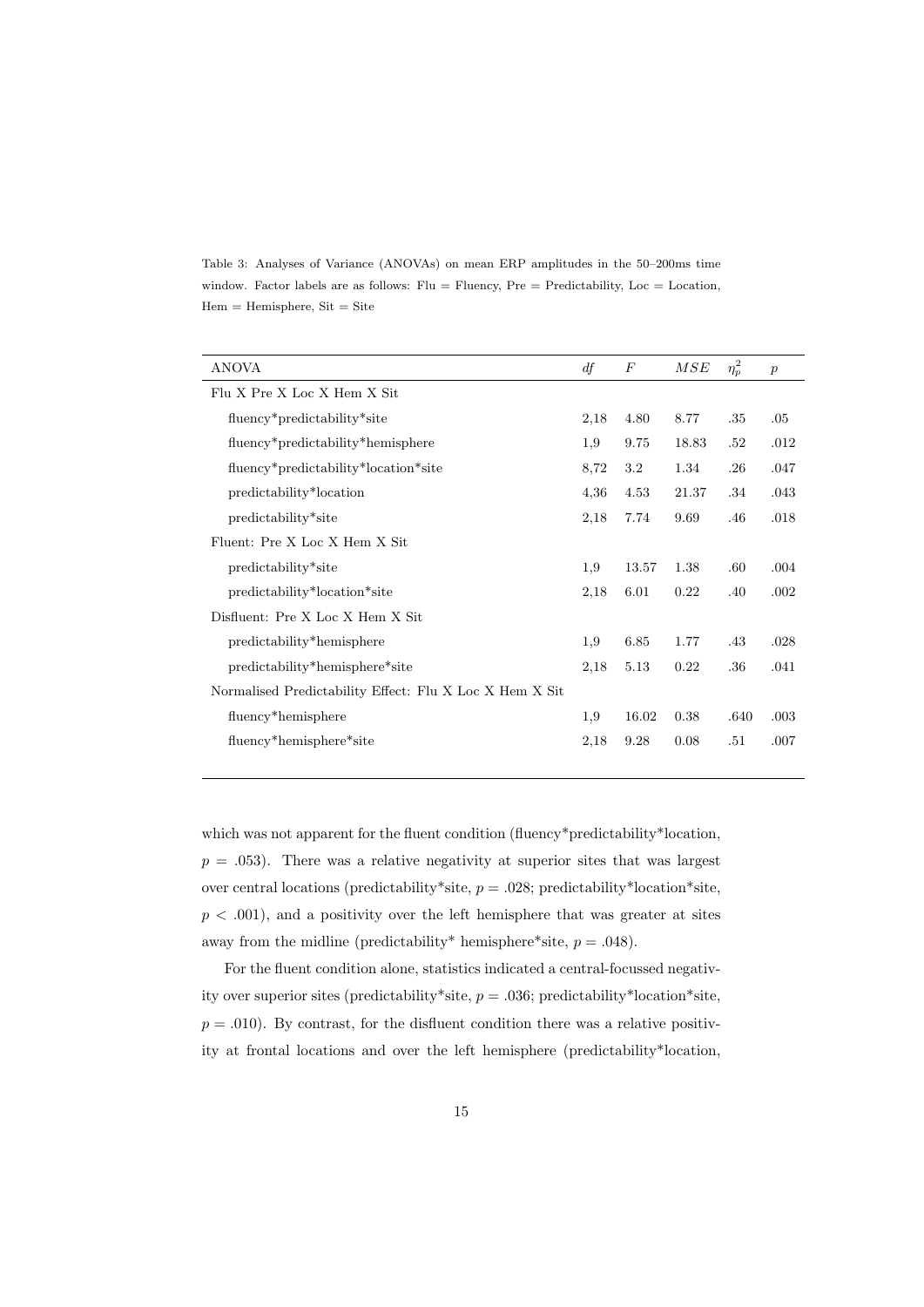$p = .001$ ; predictability\*hemisphere,  $p = .023$ ). Three-way interactions reflected the greater positivity at frontal superior sites and at centro-parietal inferior sites compared to negativity over posterior sites (predictability\*location\* site,  $p = .001$ ), and the focus of the positivity over the left hemisphere, particularly at inferior sites (predictability\*hemisphere\*site,  $p = .008$ ). Analysis of the normalised predictability effects also reflected the presence of a frontal positivity for the disfluent condition compared to the central negativity for the fluent condition (fluency\*location,  $p = .087$ ).

Table 4: Analyses of Variance (ANOVAs) on mean ERP amplitudes in the 600–900ms time window.

| <b>ANOVA</b>                                              | df   | $\,F$ | MSE  | $\eta_p^2$ | $\boldsymbol{p}$ |
|-----------------------------------------------------------|------|-------|------|------------|------------------|
| Flu X Pre X Loc X Hem X Sit                               |      |       |      |            |                  |
| fluency <sup>*</sup> predictability <sup>*</sup> location | 4.36 | 4.18  | 9.56 | .32        | .053             |
| predictability <sup>*</sup> site                          | 2,18 | 6.24  | 1.84 | .41        | .028             |
| predictability*location*site                              | 8,72 | 15.38 | 0.44 | .63        | < .001           |
| predictability*hemisphere*site                            | 2,18 | 4.83  | 1.12 | .35        | .048             |
| Fluent: Pre X Loc X Hem X Sit                             |      |       |      |            |                  |
| predictability <sup>*</sup> site                          | 2,18 | 5.40  | 3.59 | .38        | .036             |
| predictability*location*site                              | 8,72 | 4.81  | 0.45 | .35        | .010             |
| Disfluent: Pre X Loc X Hem X Sit                          |      |       |      |            |                  |
| predictability <sup>*</sup> location                      | 4,36 | 10.80 | 3.05 | .55        | .001             |
| predictability*hemisphere                                 | 1,9  | 7.45  | 9.21 | .45        | .023             |
| predictability*location*site                              | 8,72 | 8.21  | 0.86 | .48        | .001             |
| predictability*hemisphere*site                            | 2,18 | 9.41  | 0.61 | .51        | .008             |
| Normalised Predictability Effect: Flu X Loc X Hem X Sit   |      |       |      |            |                  |
| fluency*location                                          |      | 3.30  | 1.87 | .27        | .087             |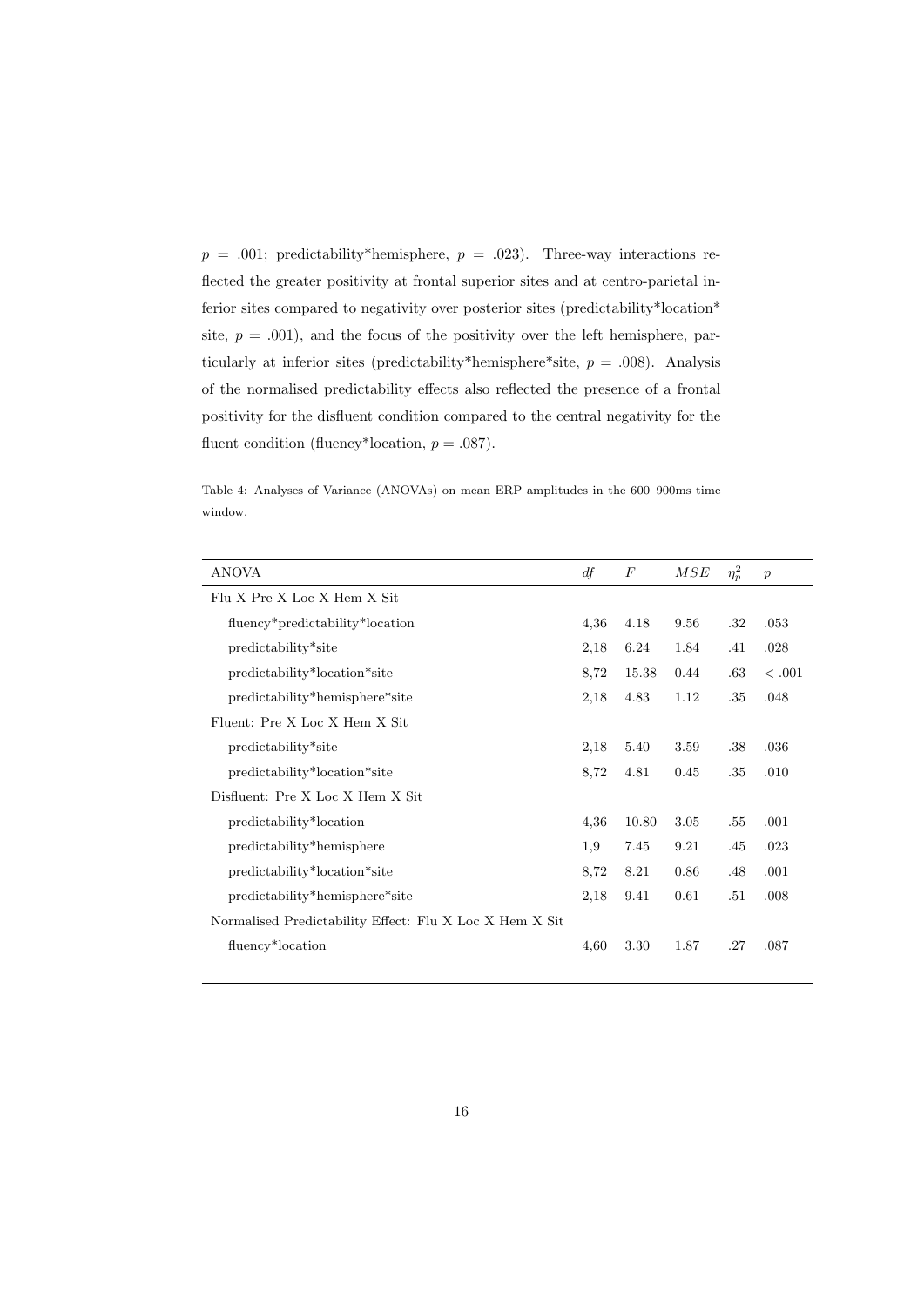# 3.1.4. Effects over time

Unpredictable items in fluent utterances gave rise to significant negativity at all three time windows, therefore further analyses of the fluent ERPs were performed on the normalised data, to assess whether the distributions of the predictability effects changed over time. A comparison of the effects between the 50–200 ms and 300–500 ms time windows indicated that the frontal negativity observed over midline sites during the early time window was more focused than in the later time window where the distribution was broader and maximal at the posterior location (epoch\*location\*site:  $F(8, 72) = 7.556$ ,  $MSE = 0.071$ ,  $\eta_p^2 =$ .456,  $p = .002$ ). By contrast, there were no significant topographic differences between the effects observed in the 300–500ms and 600–900ms time windows, suggesting that the later effect reflects a continuation of the N400 effect. Effects of predictability were not observed across successive time windows for disfluent items and therefore topographic comparisons were not made for this condition.

#### 3.2. Recognition memory results

Memory performance was quantified as the proportion of occasions on which all 16 participants correctly recognised words as "old" words, separated as a function of fluency and predictability. Overall, 52% of the old words were correctly recognised.<sup>2</sup> Figure 5 shows the recognition probability of utterance-final words by fluency and predictability.

Analysis of categorical data using ANOVA violates the ANOVA assumptions, which can lead to spurious results, even after transformation of the proportional data (see Jaeger, 2008). Moreover, ANOVA analyses cannot take random variance due to participants and items into account simultaneously. We therefore used mixed effects logit modelling, which additionally allowed us to simultaneously account for by-participant and by-item variances. A model with factors

<sup>2</sup>One item was corrupted and excluded from the analyses. In addition, 5% of the items were not responded to by participants (within the allocated time) resulting in no data for these items. These items are excluded from the analyses.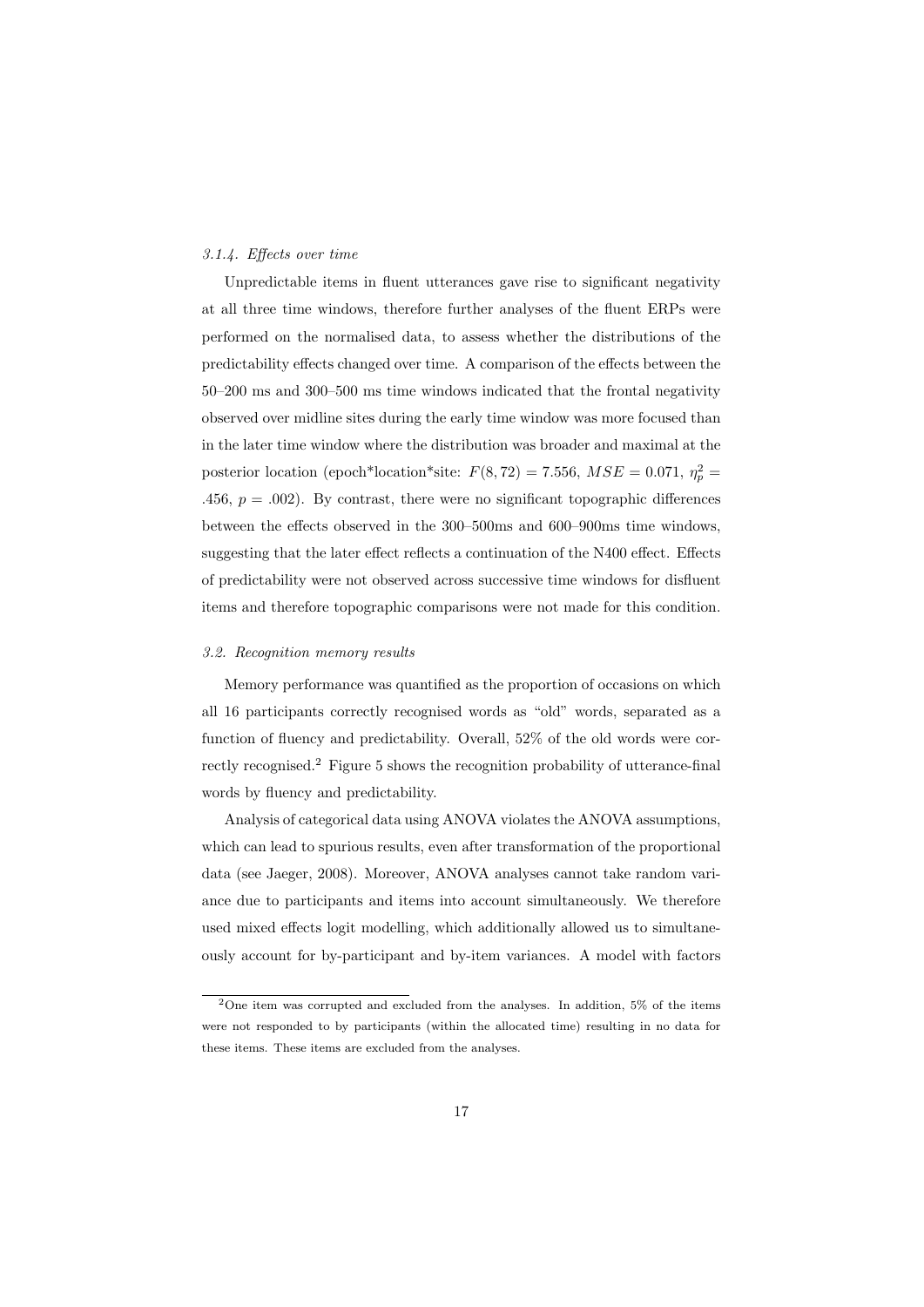of fluency, predictability, and random variance was not improved by the addition of an interaction term  $(\chi^2(1) = .236, p < 1)$ . As is shown in Figure 5, participants were 1.32 times as likely to recognise words which had previously been preceded by a silence  $(z = 2.26, p = 0.02)$ , and they were also more likely to recognise words which were unpredictable in context ( $OR = 1.48$ ,  $z = 3.16$ ,  $p < 0.01$ ).

## 4. Discussion

The present study provides evidence that silence has consequences for listeners' processing and retention of the linguistic material it interrupts. Participants listened to utterances which were either fluent or contained a silent pause that rendered them disfluent. Most notably, the N400 effect associated with unpredictable compared to predictable words in fluent utterances was attenuated when a silent pause preceded the target word. We were also able to detect an early negativity associated with unpredictable targets in fluent items, which differed topographically from the later N400 effect. Furthermore, we observed a late left frontal positivity associated with unpredictable items which followed a silence. After listening to the utterances, participants took part in a recognition memory test for words they had heard. Participants were more likely to remember words which had followed silent pauses as well as words that were contextually unpredictable.

#### 4.1. Silent pauses affect semantic integration

When participants listen to recorded utterances, they find it more difficult to integrate unpredictable compared to predictable words into their contexts, as indexed by the N400 effect (see, e.g., Brown and Hagoort, 1993; Hagoort, 2008; Hagoort and Brown, 2000). The results presented here demonstrate that when the target words are preceded by a disfluent silence, the N400 effect, and thus the difference in integration difficulty, is reduced.

The difference in pre-target baselines between fluent and disfluent conditions (word versus silence) means that in the present experimental design, direct com-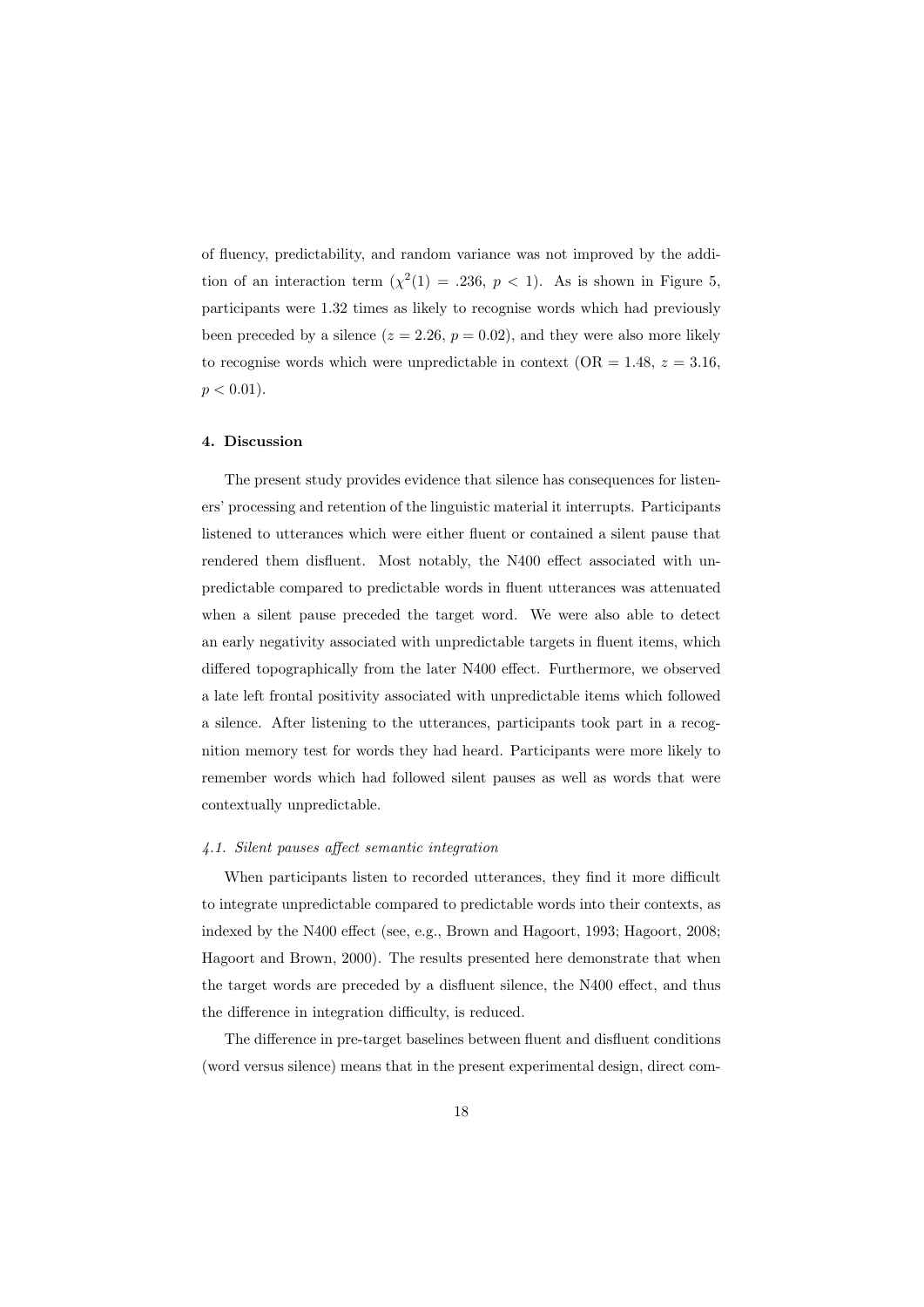parisons of the effects of particular types of (predictable or unpredictable) target between conditions are not warranted. Therefore, it is not possible to definitively attribute the attenuation of the N400 effect to a change to the processing of either predictable or unpredictable words. However, it seems unlikely that a disfluency would facilitate the ease of integrating a subsequent contextually unpredictable word, particularly when there was no limited set of referents to restrict what the speaker might mention. It is worth noting that facilitated processing of an unpredictable entity might be plausible in the visual world paradigm where there is an array of possible referents because in this case, specific predictions for a contextually unpredictable referent could be formed (c.f. Arnold et al., 2004, 2007). Instead, we suggest that disfluency increases the integration difficulty of subsequent words, which will be particularly apparent for predictable words, resulting in a decrease in the amplitude of the N400 effect.

Very similar consequences for semantic integration are observed when participants hear utterances including er disfluencies (Corley et al., 2007); however, when the disfluencies consist instead of repetitions, there is no attenuation of the N400 effect (MacGregor et al., 2009). When considered alongside ers and disfluent repetitions, the effects of silent pauses support a refined version of the suggestion that, from the listeners' perspective, a critical feature of disfluency is the temporal delay which it adds to the speech signal (e.g., Brennan and Schober, 2001; Bailey and Ferreira, 2003). What appears to be crucial is that there is an interruption between the critical word and the preceding context into which it is integrated. Where a repetition of the last part of the context occurs, there is no such interruption and effects on semantic integration and recognition memory are not observed. Although the evidence to date is consistent with a purely delay account of disfluency processing, it is important to note that temporal delay could be viewed as a mere side-effect of an acoustic mismatch. Whereas repetitions can only be distinguished from an utterance's message by context, silences and filled pauses are acoustically distinct from the words surrounding them. Of course, accounts which focus on either delay or acoustic mismatch introduced by a disfluency are not mutually exclusive; it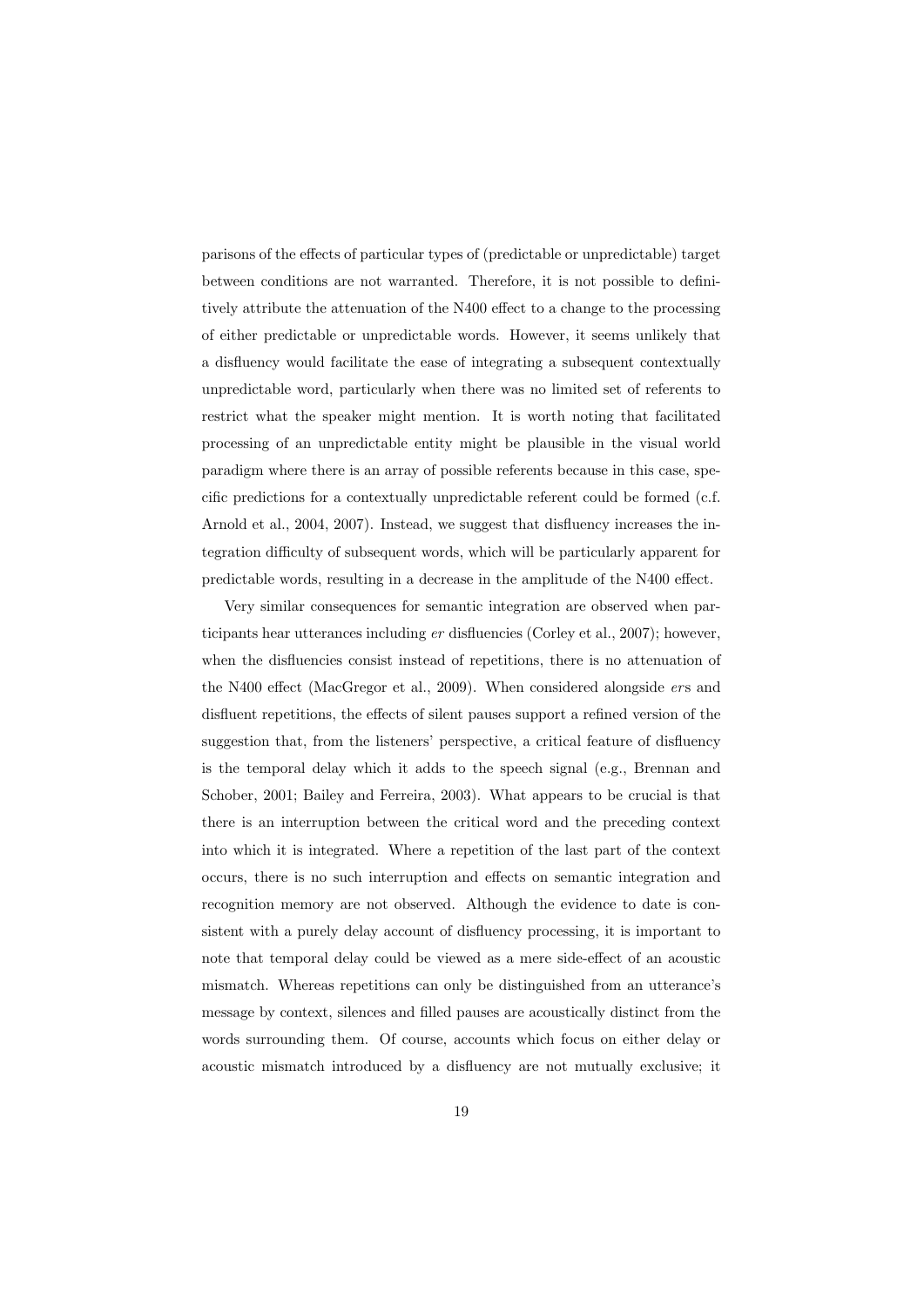seems likely that a combination of factors is at play. Whichever account turns out to be correct, a number of questions remain outstanding. For example, it is unknown what the minimal duration of a disfluent delay is, although there is evidence showing that a delay is perceived to be shorter when it is filled with an er than when it is silent (Brennan and Williams, 1995). Similarly, the effects of an interruption on comprehension may be all-or-nothing, or graded, depending on timing. Finally, it is also the case that the disfluent utterances included features of disfluency such as lengthening, before the interruption itself, and therefore that the effects cannot be conclusively attributed to the presence of a silent pause alone; future work should disentangle the contributing factors.

#### 4.2. Silent pauses prevent the early detection of phonological mismatches

The present study showed that unpredictable words in fluent utterances gave rise to a relative negativity which onset earlier than a typical N400 effect. Somewhat similarly, Besson et al. (1997) reported a reliable negativity for low- compared to high-cloze target words in connected speech, which onset around 150ms earlier in unmanipulated utterances than in a condition where the targets were preceded by a 600ms silence. Besson et al. interpreted the negativities in both conditions as N400 effects which varied in timing due to coarticulatory cues present only in the fluent utterances. Importantly, however, they did not directly compare the amplitudes nor distributions of the N400 effects between conditions. In the present study, we were able to establish that the early negativity for fluent utterances had a fronto-central distribution that was topographically distinct from the N400 effect (Besson et al. used only 7 electrodes whereas we recorded data from 61). We also note that, in the present study the fluent stimuli did not include co-articulatory cues to the targets, due to the way in which they were constructed (see section 2.2) and therefore the early effect in the present experiment can be associated with the target word onset. In fact the distribution of the effect is compatible with its identification as a Phonological Mismatch Negativity (PMN: Connolly, Stewart, and Phillips, 1990; Connolly and Phillips, 1994). The PMN has been previously been ob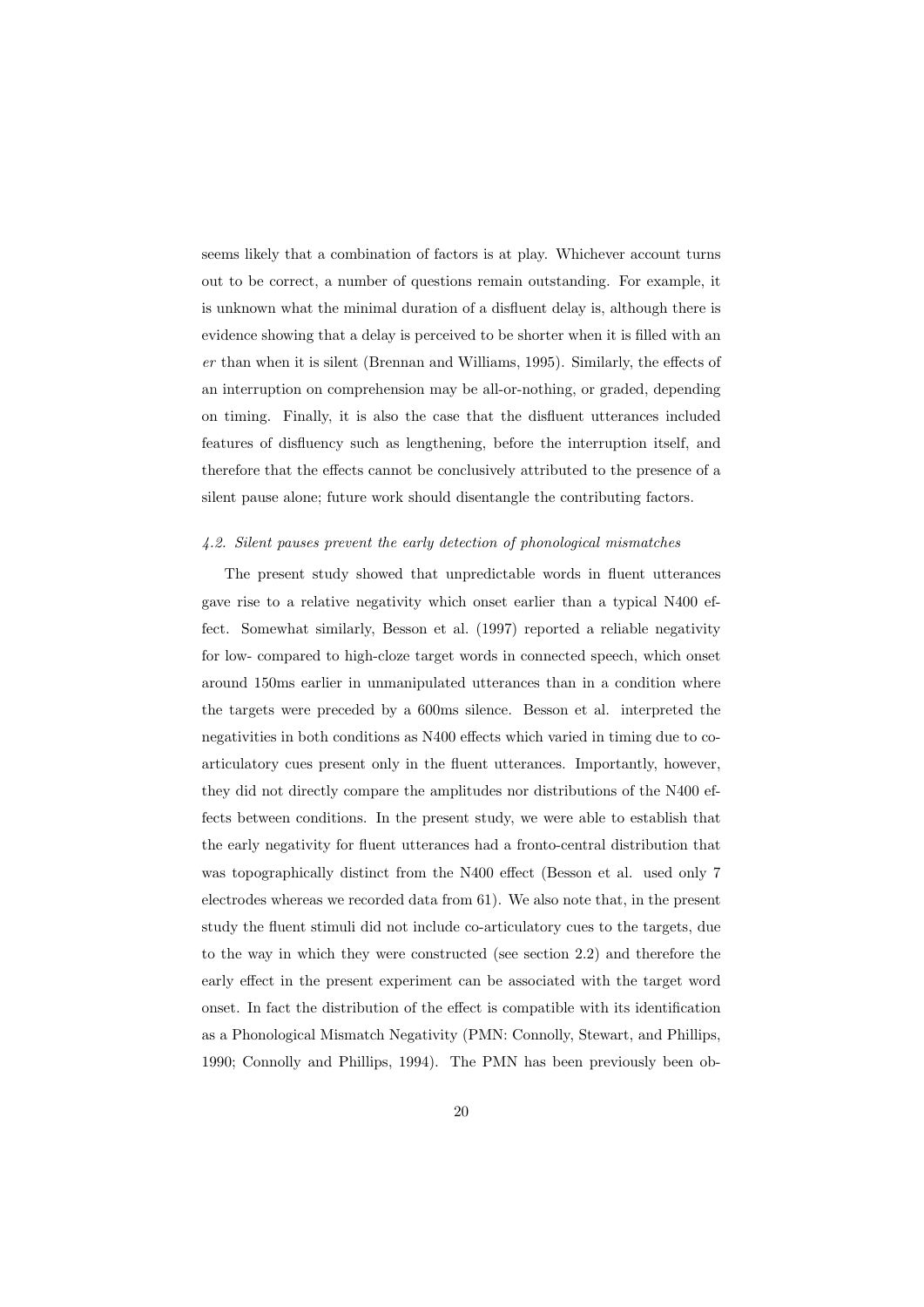served in N400 paradigms and is thought to reflect detection of a mismatch of the phonological onset of the presented word with a listener's expectations.

For disfluent utterances there was no indication of a PMN, suggesting that there was no clash of the phonology with participants' expectations. We did find two interactions (involving predictability and hemisphere) over the same time window for disfluent items, but the topography and antecedent conditions do not suggest a specific interpretation, and we therefore do not discuss this effect further. In terms of accounting for the absence of the PMN in disfluent conditions, one explanation is that the temporal delay introduced by the disfluent silence simply rendered any phonological mismatch less salient. Another possibility is that the delay disrupted normal linguistic processing, such as the generation of predictions about the phonology of upcoming words. Although the latter interpretation is preliminary, it is consistent with the finding that disfluencies (notably  $er$ ) can affect listeners' predictions under some circumstances (Arnold et al., 2004, 2007), and with the view, expressed above, that in the present study the N400 effect indexes the extent to which listeners form specific predictions.

## 4.3. Silent pauses have consequences when processing is resumed

The presence of a silent pause in speech affects linguistic processing as indexed by changes to the N400 and PMN ERP effects. In addition, we also observed a third ERP difference: for disfluent utterances only, unpredictable words were associated with a Late Positive Complex (LPC) at left frontal locations over the 600–900ms time window. The effect is similar in timing and distribution to positivities observed in response to unpredictable words following both ers and disfluent repetitions (MacGregor et al., 2009), and similar to positivities which are sometimes observed in conditions associated with N400 elicitation (for example, Federmeier, Wlotko, De Ochoa-Dewald, and Kutas, 2007, reported a similar positivity when unexpected words followed highly constraining written contexts).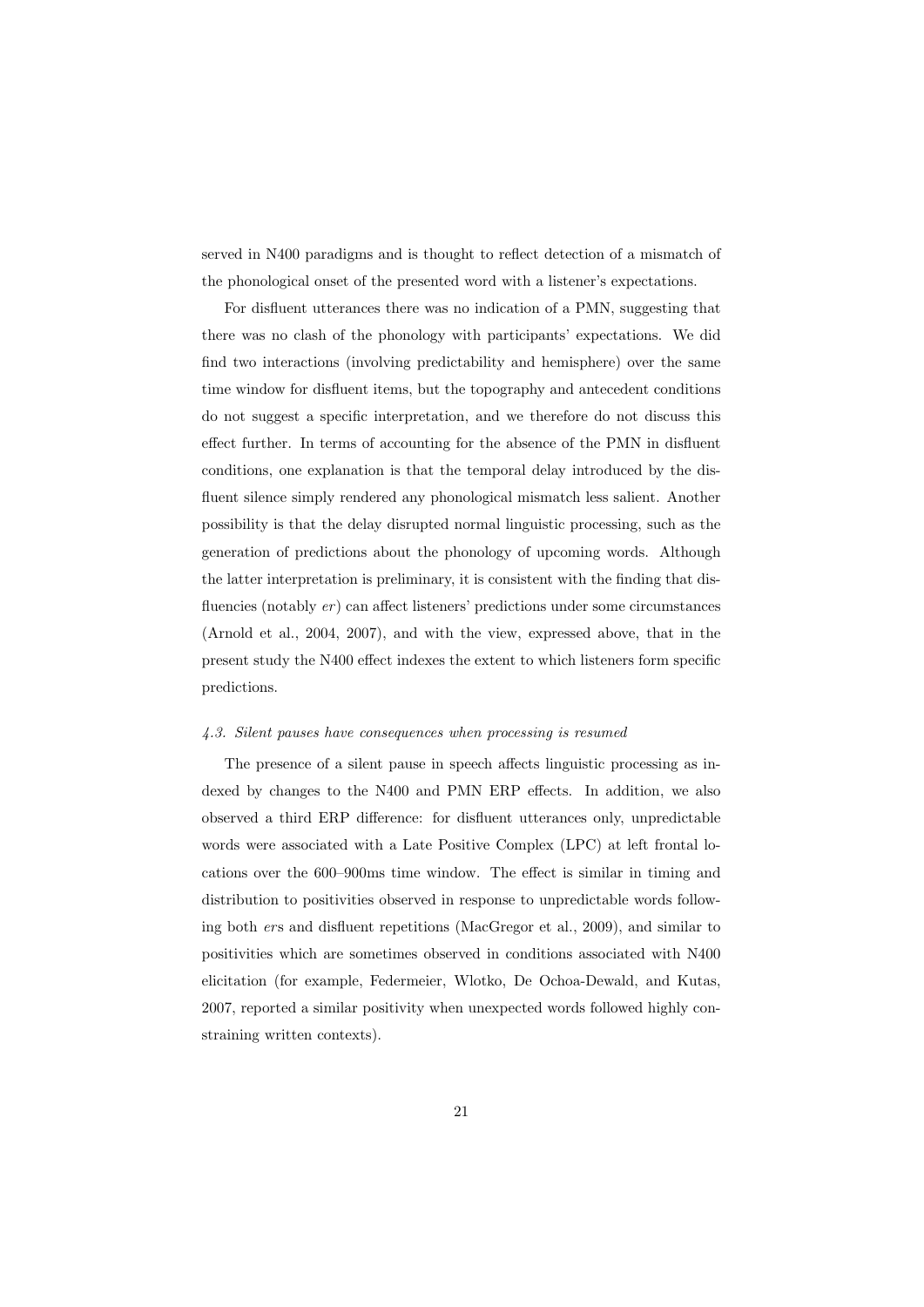A number of interpretations of late positivities in language studies have been proposed, including the suggestion that it reflects difficulties with the processing and integration of multiple types of linguistic information, both structural and conceptual in nature (Kaan, Harris, Gibson, and Holcomb, 2000; Münte, Heinze, Matzke, Wieringa, and Johannes, 1998; Friederici, 2002; Eckstein and Friederici, 2005; Kuperberg, Caplan, Sitnikova, Eddy, and Holcomb, 2006). However, it should be noted that across experiments, the distributions of reported late positivities differ and are therefore likely to reflect the engagement of a number of different processes.

The frontal distribution of the positivity observed in the present study is similar to positivities that are observed in studies of memory and are associated with retrieval effort (Ranganath and Paller, 1999; Rugg, Allan, and Birch, 2000), and the distribution is consistent with a semantic memory-related generator in the left inferior prefrontal cortex (Coulson and Wu, 2005). Thus functional interpretations of LPCs observed during language processing are sometimes related to aspects of memory control. Consistent with a memory account of the LPC, memory is likely to play a role in cases where listeners must resume structural and semantic interpretation of an utterance following an interruption, whether it be a silence, an  $er$ , or a repetition. In the present study, the unpredictable words shared fewer semantic associations with the preceding context than the predictable words. We suggest that LPCs observed following disfluency are associated with the updating of working memory (cf. Van Petten, Kutas, Kluender, Mitchiner, and McIsaac, 1991), which may be more difficult to achieve when the target word is unpredictable (and therefore not a very effective cue for the preceding context).

# 4.4. Silent pauses enhance memory

A large body of research has demonstrated clear associations between the cognitive processes engaged during encoding of various stimuli and the likelihood that the information is remembered later (the DM, or difference in memory effect, e.g., Besson and Kutas, 1993; Craik and Lockhart, 1972; Paller, Kutas,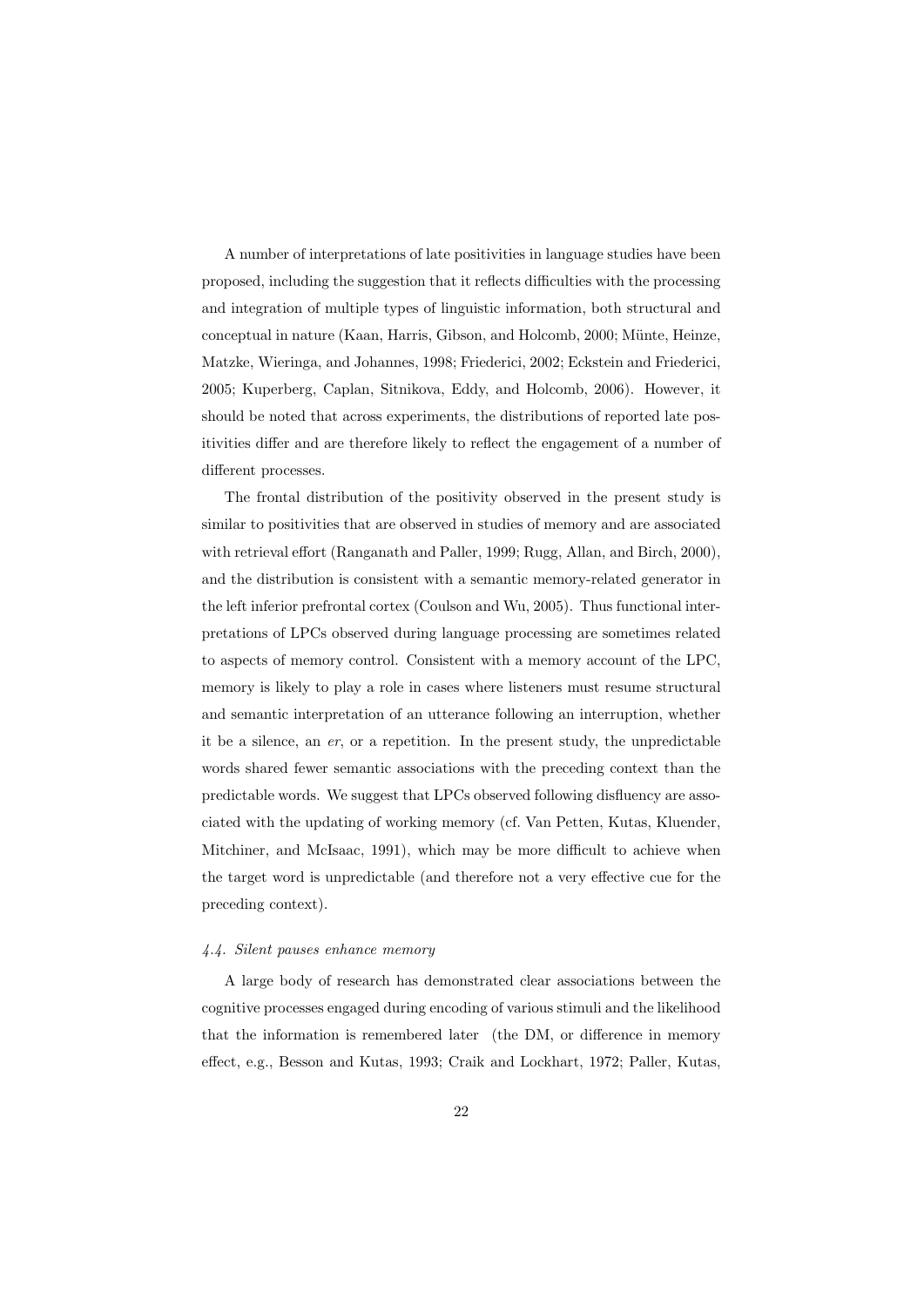and Mayes, 1987; Rugg, Mark, Walla, Schloerscheidt, Birch, and Allan, 1998; Wagner, Schacter, Rotte, Koutstaal, Maril, Dale, Rosen, and Buckner, 1998). The finding reported in the present paper that participants are more likely to later recognise words which have been preceded by a silent pause sits well within this body of literature in demonstrating that the impact of silence on immediate linguistic processing has consequences for the later representation of what was heard. The present study was not designed for the analysis of ERPs contingent on subsequent memory performance and therefore there were insufficient trial numbers to consider DM effects.

One way in which silence may affect linguistic encoding is through attentional capture. Several studies have reported that an er can heighten listeners' attention during the processing of speech (Brennan and Schober, 2001; Collard et al., 2008; Fox Tree, 2001). Because listeners are attending to the words that occur immediately after the disfluency, this can account for the finding that words heard following an er are more likely to be later recognised (Corley et al., 2007; Collard et al., 2008). The memory advantage for words following silence may well be because silences capture attention in much the same way as ers.

We suggest that once attention has been captured, the listener may be able to determine that the next words the speaker utters may not be what was initially predicted. In contexts where there are limited numbers of candidate referents they may then be able to predict likely alternatives (Arnold et al., 2007); a more general strategy may be to abandon prediction altogether. Either of these accounts would explain the observed attenuation of the N400 effect because the differences in predictability (and hence integrability) between high- and low-cloze items would be reduced; abandoning prediction would also implicate attention, because top-down processes would no longer be able to compensate for bottom-up information.

Across studies with different disfluencies the N400 and recognition memory results pattern together (ers and silence reduce the N400 effect and enhance recognition memory: Corley et al. (2007) whereas disfluent repetitions have no effect on either: MacGregor et al. (2009)), which raises interesting ques-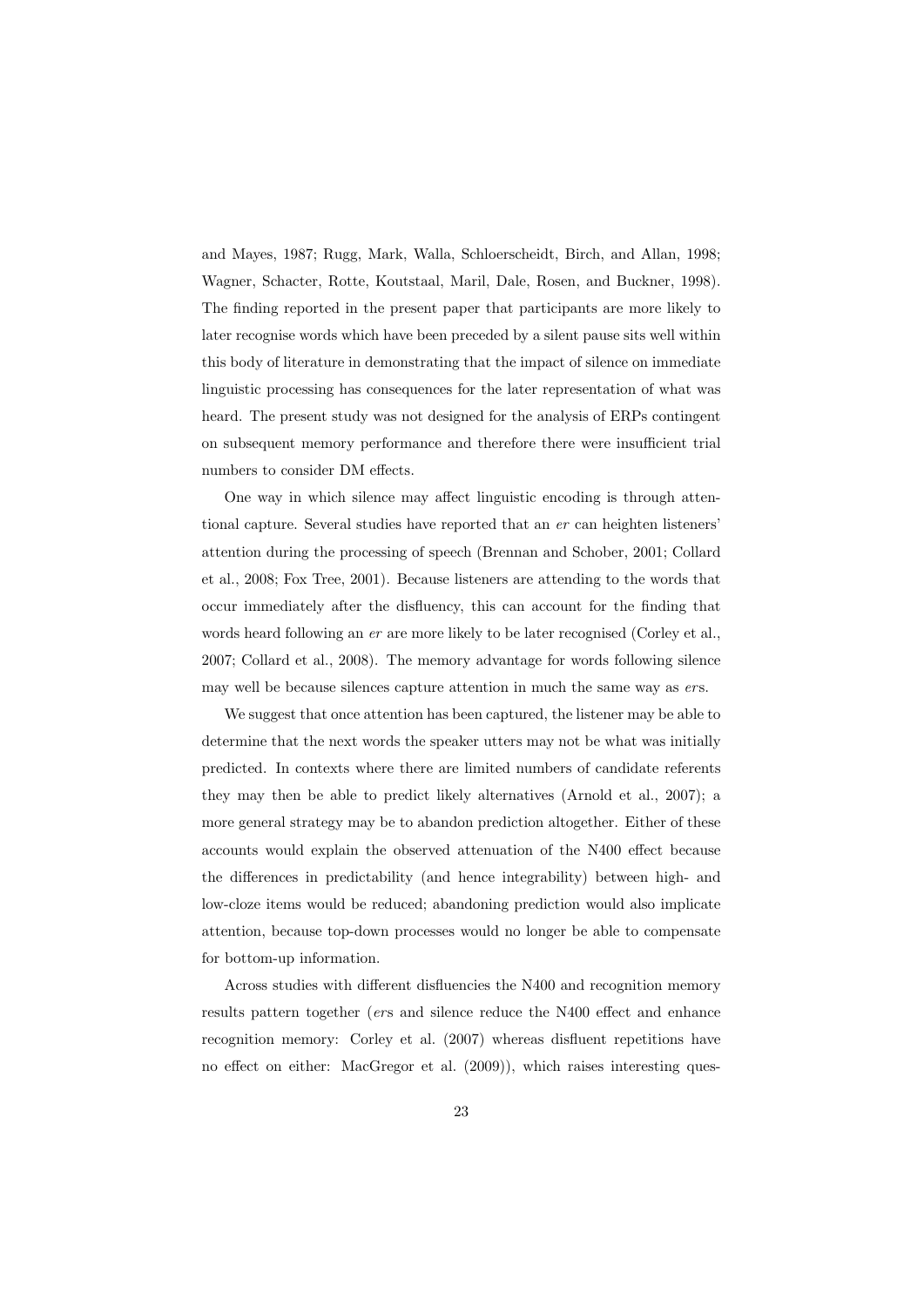tions about the relationship between linguistic processes indexed by the N400 and memory encoding processes. Although more evidence is clearly required, it seems possible that the N400 provides an index of at least one element of linguistic processing that leads to later recognition. From a memory encoding perspective, an increase in the cognitive processing needed to achieve semantic integration during language comprehension is analogous to an increase in 'depth of processing' (Craik and Lockhart, 1972). Deeper encoding results in a stronger, more elaborate memory trace and thus the item is more likely to be later remembered. As discussed earlier, we believe that the attenuation of the N400 effect following disfluent pauses is driven largely by an increase in integration difficulty for the predictable words. The increase in memorability for words heard following a silence (and ers) may, at least in part, reflect deeper processing of difficult-to-integrate words.

Depth of processing is thought to produce selective increases in recollectionbased memory processes (Rugg et al., 1998) rather than familiarity-based memory. We therefore suggest that the increase in memorability for words preceded by disfluent pauses, which were more difficult to integrate, rests largely on recollection. Similarly, we would expect recollection to support the enhanced recognition observed for unpredictable relative to predictable words in fluent utterances. To our knowledge, only one study has focused specifically on linguistic encoding (integration) processes indexed by the N400 and its relationship to later recognition memory. This study (Meyer, Mecklinger, and Friederici, 2007) reported a correlation between the amplitude of the N400 during comprehension and the size of the familiarity-related ERP old/new effect during recognition. However, there was no difference in the probability of correctly remembering words as a function of the N400 amplitude. Clearly, more studies are needed to determine whether or not there is a relationship between the N400 effect, encoding, and later recognition memory and its sensitivity to different contextual variables.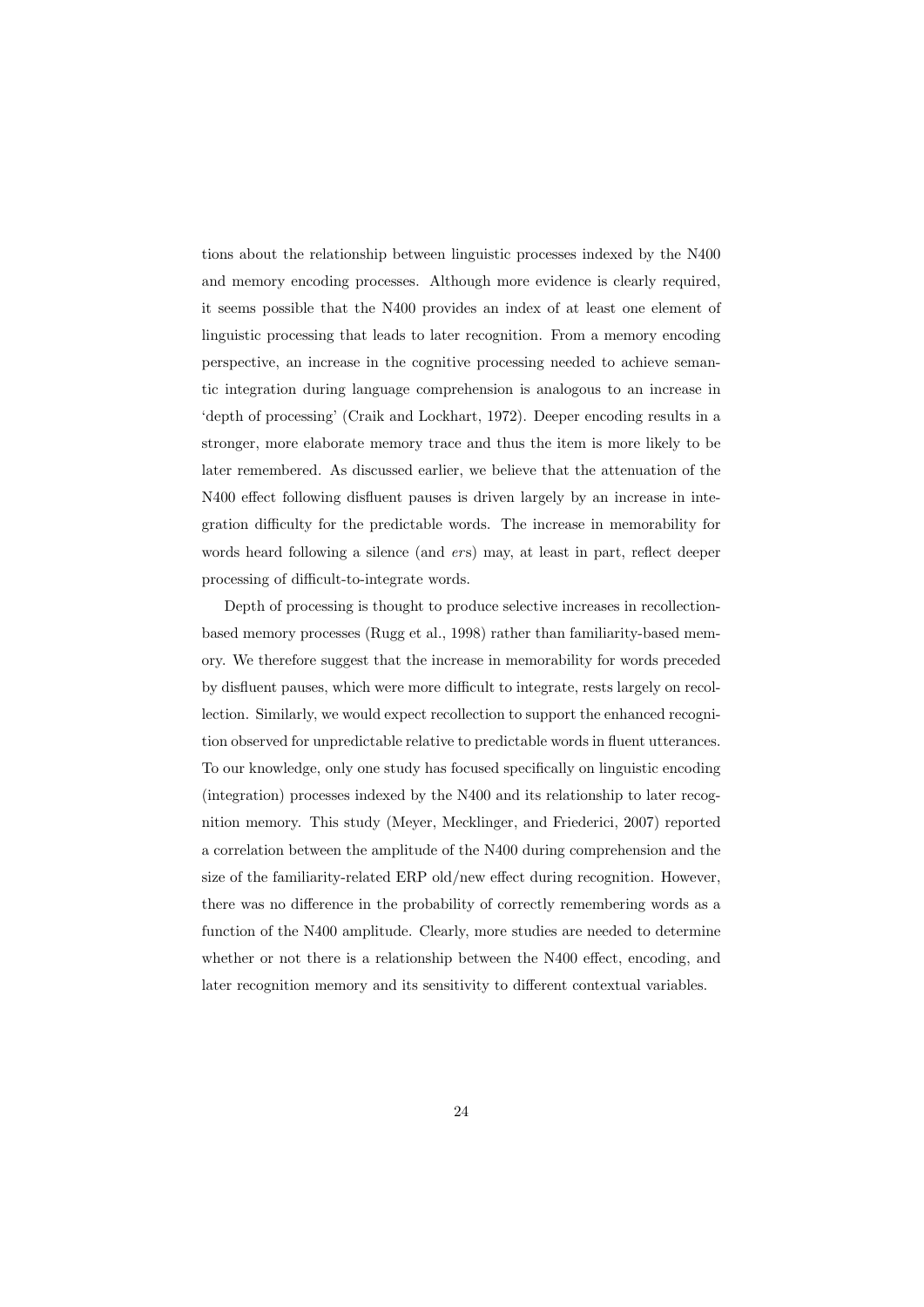## 4.5. Silent pauses should not be considered equivalent to ers

According to the measures employed in the current experiment, silent pause disfluencies affect listeners' language processing and recognition memory in ways similar to those those observed previously with ers. However, it would be wrong to conclude from this that silence and *ers* serve entirely interchangeable functions in human discourse. Investigations of listeners' assessments of speakers have suggested that filled and silent hesitations are distinct: participants are likely to judge speakers as being more confident in their answers to general knowledge questions when a hesitation is silent than when a filled pause is used (Brennan and Williams, 1995), but the use of silent as opposed to filled pauses makes speakers seem less relaxed (Christenfeld, 1995). Filled pauses and silences may also serve different functions from the speaker's perspective. For example, the vocalisation of an er means it can be used by speakers to hold the floor (Clark and Fox Tree, 2002), whereas a silence offers other speakers the opportunity to easily interject. A full account of the effects that disfluencies have on listeners must therefore integrate evidence concerning metalinguistic judgements with the online evidence reported here, to explain the ways in which disfluencies affect communication at all levels of processing.

# 5. Conclusions

Silent pauses have similar effects on listeners' language processing and memory as those observed previously with ers, but largely different effects to those observed with disfluent repetitions. As indexed by the ERP N400 effect, disfluent silences affect the ease with which listeners can integrate words into their contexts. Moreover, the absence of a PMN in disfluent contexts is compatible with the suggestion that integration difficulty is affected because listeners abandon predictions of upcoming content when speakers are disfluent. Whether prediction is affected by a disfluency or not, when fluent speech is resumed, listeners must update their working memory by re-activating the preceding context for further processing . Re-activation may be more difficult when the target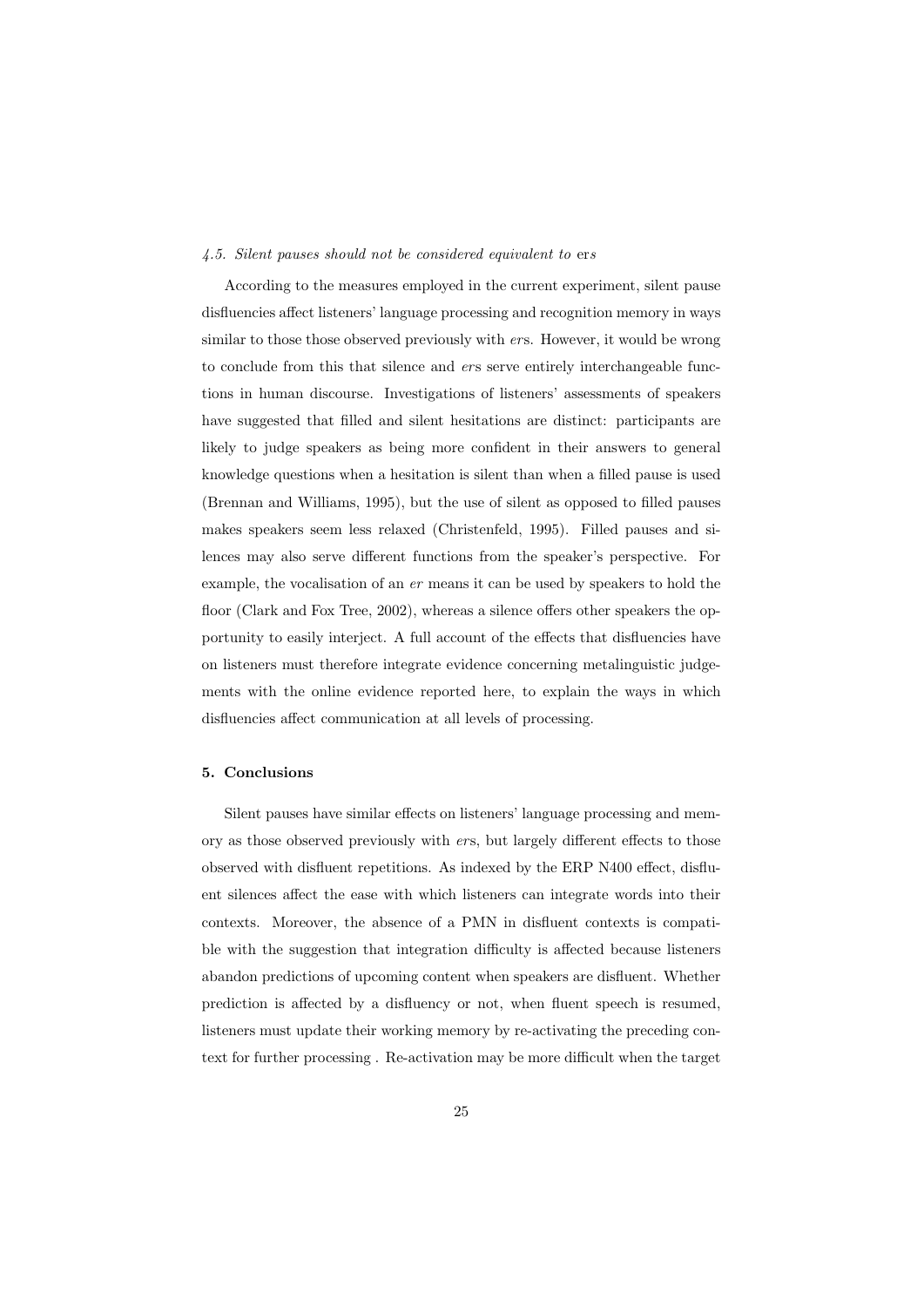word is unpredictable and is therefore a poor cue for the preceding context. Consistent with this view, the present experiment demonstrates that, as in previous experiments with both disfluent repetitions and ers, unpredictable words in disfluent contexts resulted in a late left frontal positivity. These changes to online speech comprehension processes have longer-term consequences as revealed by enhanced recognition memory for target words that had been heard following a silent pause.

Taken together, our findings suggest that silence in speech has consequences for the way in which an utterance is processed and for the representation of what is said. In common with all disfluencies, silent pauses interrupt the ongoing process of comprehension; the ERP data presented here reveal how, in real time, listeners are able to flexibly re-engage in linguistic processing, allowing them to successfully understand the message their interlocutors are attempting to convey.

## Acknowledgements

Thanks to Catriona Bruce for help with data collection and to two reviewers for their helpful comments. The research was partially funded by an ESRC postgraduate studentship (LJM). DID is a member of the SINAPSE Collaboration (www.sinapse.ac.uk), a Pooling Initiative funded by the Scottish Funding Council and the Chief Scientist Office of the Scottish Executive.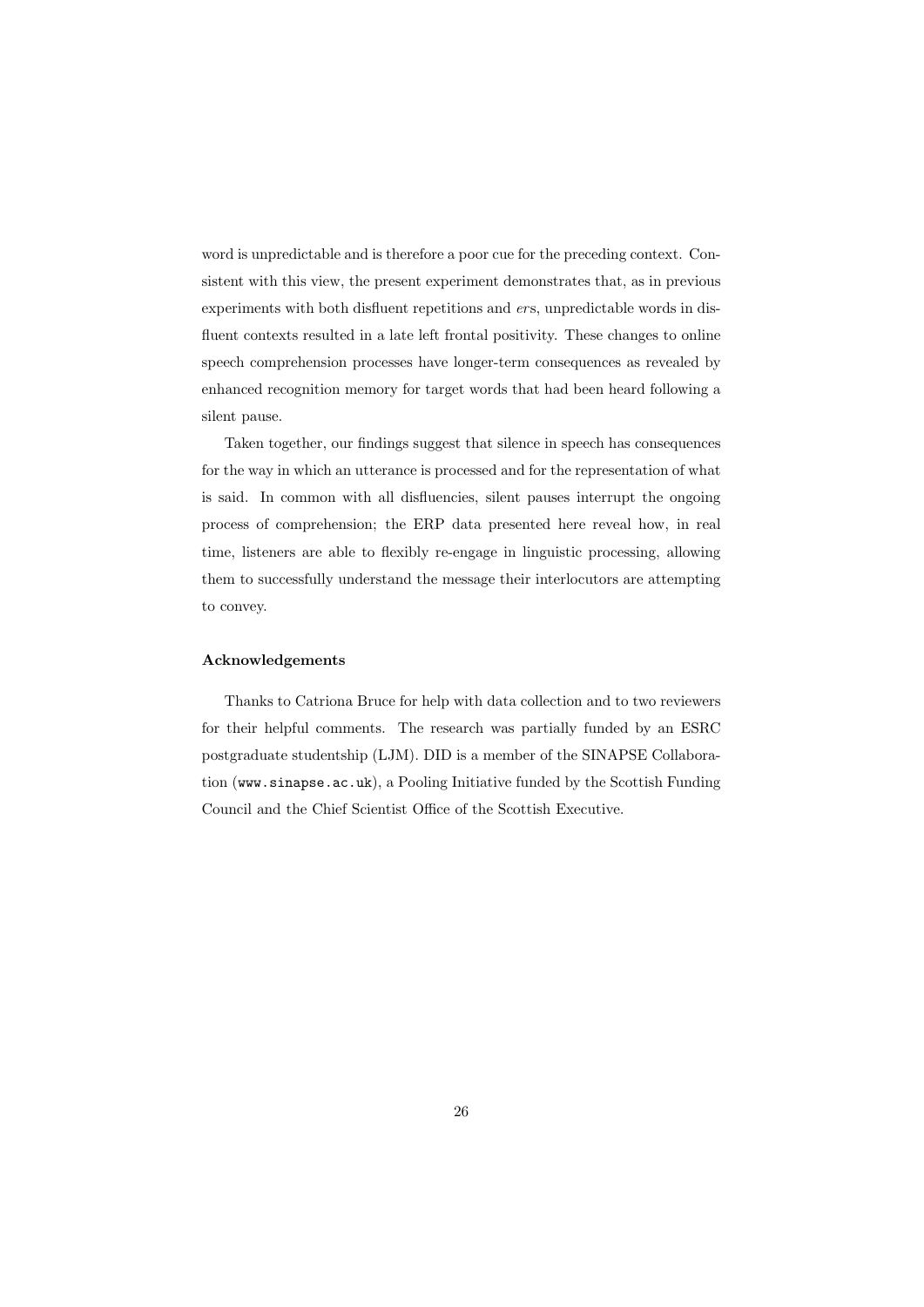Figure 1: ERPs for fluent utterances relative to predictable (solid lines) or unpredictable (dotted lines) target word onsets. Positive is plotted up. The central column represents the midline sites (from top: frontal (F), fronto-central (FC), central (C), centro-parietal (CP), parietal (P), occipito-parietal (PO)); the left-hand and right-hand columns represent averages of three electrodes to the left or right of the midline respectively, as used in analyses.

Figure 2: ERPs for disfluent utterances including a silent pause relative to predictable (solid lines) or unpredictable (dotted lines) target word onsets. Positive is plotted up. The central column represents the midline sites (from top: frontal (F), fronto-central (FC), central (C), centro-parietal (CP), parietal (P), occipito-parietal (PO)); the left-hand and right-hand columns represent averages of three electrodes to the left or right of the midline respectively, as used in analyses.

Figure 3: Schematic maps of the 61 electrodes sites with sites used in the analyses highlighted. Electrode Cz is labelled for reference.

Figure 4: Scalp topographies showing the effects (unpredictable minus predictable) over three time windows: 50–200ms, 300–500ms and 600-900ms, for (a) fluent and (b) disfluent utterances.

Figure 5: Proportion of correctly recognised words that were originally predictable (black) or unpredictable (grey) in their contexts, for fluent and disfluent utterances.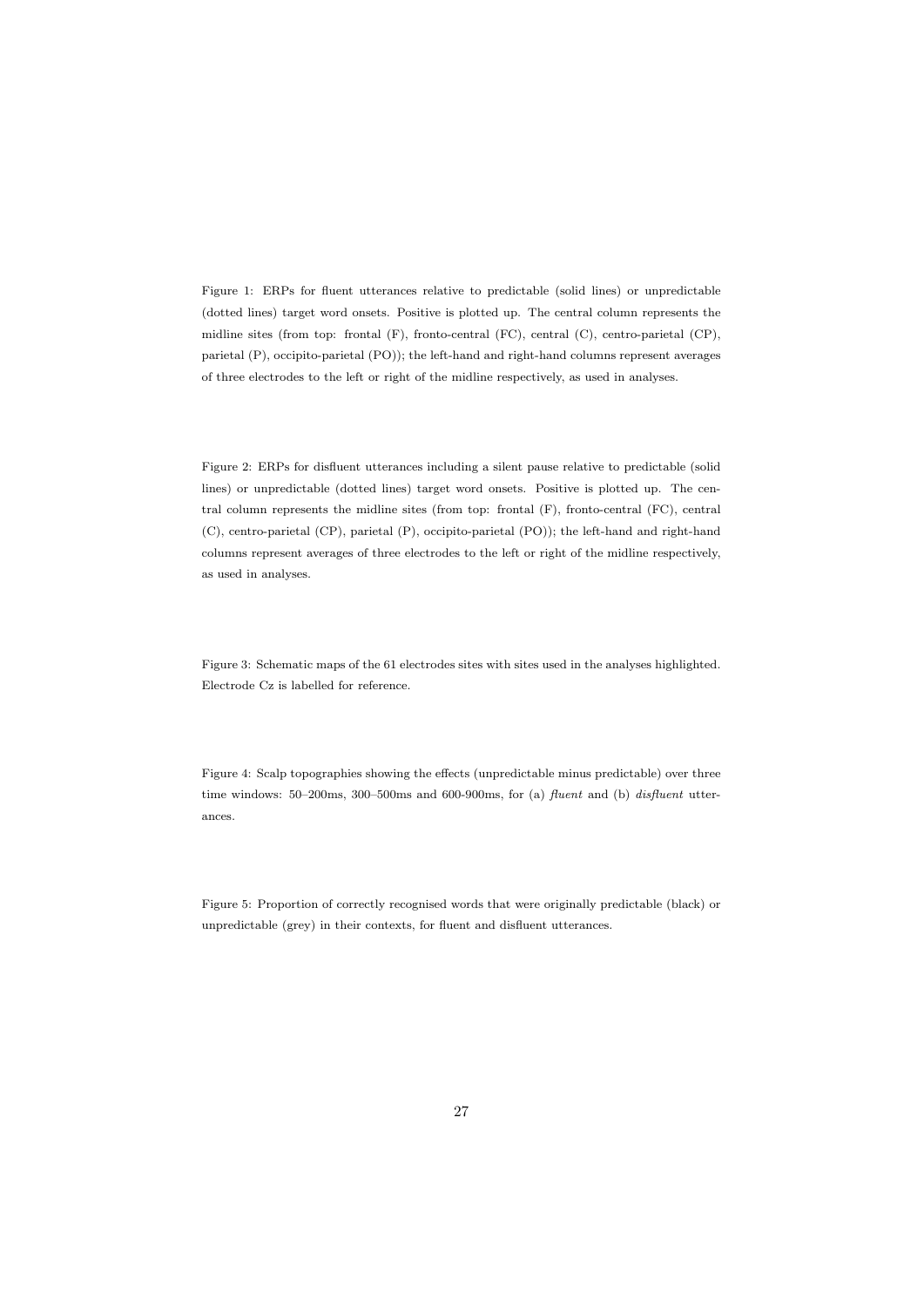# References

- Arnold, J. E., Hudson Kam, C. L., Tanenhaus, M. K., 2007. If you say thee uh you are describing something hard: The on-line attribution of disfluency during reference resolution. Journal of Experimental Psychology: Learning, Memory and Cognition 33, 914–930.
- Arnold, J. E., Tanenhaus, M. K., Altmann, R. J., Fagnano, M., 2004. The old and thee, uh, new. disfluency and reference resolution. Psychological Science 15, 578–582.
- Bailey, K. G. D., Ferreira, F., 2003. Disfluencies affect the parsing of gardenpath sentences. Journal of Memory and Language 49, 183–200.
- Besson, M., Faita, F., 1995. An event-related potential (ERP) study of musical expectancy: Comparison of musicians with nonmusicians. Journal of Experimental Psychology: Human Perception and Performance 21, 1278–1296.
- Besson, M., Kutas, M., 1993. The many facets of repetition: A cued-recall and event-related potential analysis of repeating words in the same versus different sentence contexts. Journal of Experimental Psychology: Learning, Memory and Cognition 19, 1115–1133.
- Besson, M., Faita, F., Czternasty, C., Kutas, M., 1997. What's in a pause: Event-related potential analysis of temporal disruptions in written and spoken sentences. Biological Psychology 46, 3–23.
- Besson, M., Faita, F., Requin, J., 1994. Brain waves associated with musical incongruities differ for musicians and non-musicians. Neuroscience Letters 168, 101–105.
- Bortfeld, H., Leon, S. D., Bloom, J. E., Schober, M. F., Brennan, S. E., 2001. Disfluency rates in conversation: Effects of age, relationship, topic, role, and gender. Language and Speech 44, 123–147.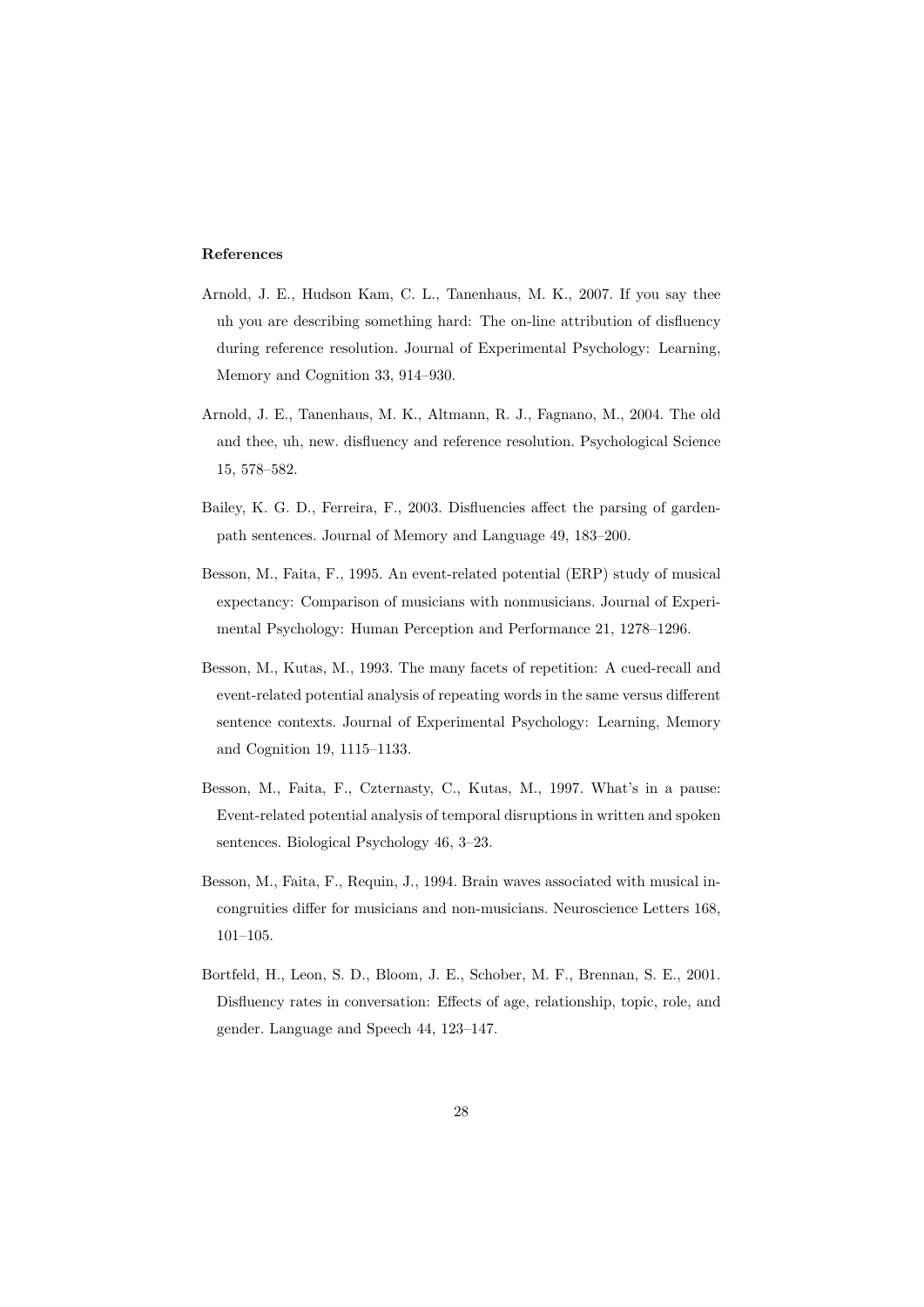- Brennan, S. E., Schober, M. F., 2001. How listeners compensate for disfluencies in spontaneous speech. Journal of Memory and Language 44, 274–296.
- Brennan, S. E., Williams, M., 1995. The feeling of another's knowing: Prosody and filled pauses as cues to listeners about the metacognitive state of speakers. Journal of Memory and Language 34, 383–398.
- Brown, C. M., Hagoort, P., 1993. The processing nature of the N400: Evidence from masked priming. Journal of Cognitive Neuroscience 5, 34–44.
- Christenfeld, N., 1995. Does it hurt to say um? Journal of Nonverbal Behaviour 19, 171–186.
- Clark, H. H., Fox Tree, J. E., 2002. Using uh and um in spontaneous speaking. Cognition 84, 73–111.
- Collard, P., Corley, M., MacGregor, L. J., Donaldson, D. I., 2008. Attention orienting effects of hesitations in speech: Evidence from ERPs. Journal of Experimental Psychology: Learning, Memory and Cognition 34, 696–702.
- Connolly, J. F., Phillips, N. A., 1994. Event-related potential components reflect phonological and semantic processing of the terminal word of spoken sentences. Journal of Cognitive Neuroscience 6, 256–266.
- Connolly, J. F., Stewart, S. H., Phillips, N. A., 1990. The effects of processing requirements on neurophysiological responses to spoken sentences. Brain and Language 39, 302–318.
- Corley, M., MacGregor, L. J., Donaldson, D. I., 2007. It's the way that you, er, say it: Hesitations in speech affect language comprehension. Cognition 105, 658–668.
- Coulson, S., Wu, Y. C., 2005. Right hemisphere activation of joke-related information: An event-related brain potential study. Journal of Cognitive Neuroscience 17, 494–506.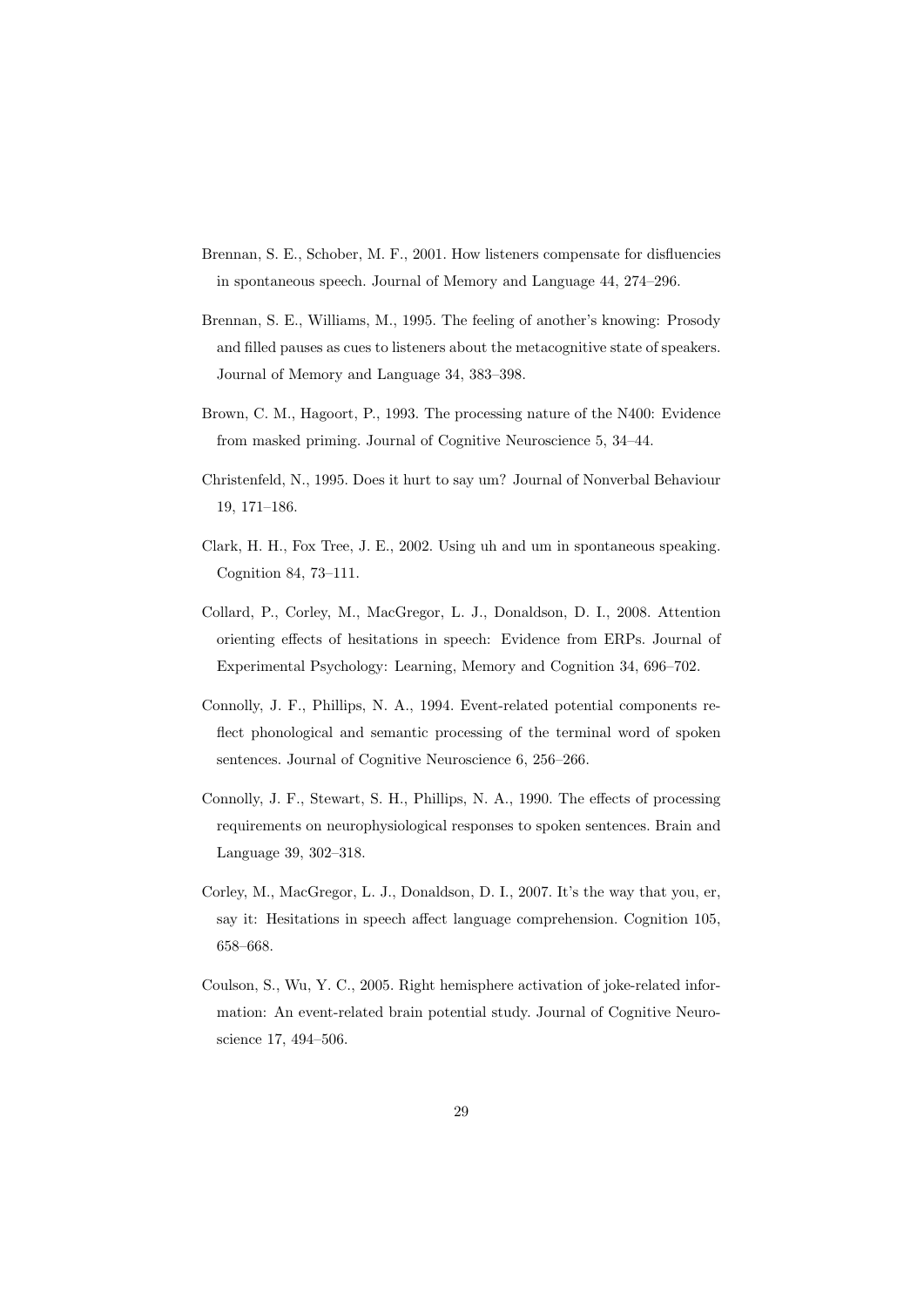- Craik, F. I. M., Lockhart, R. S., 1972. Levels of processing: A framework for memory research. Journal of Verbal Learning and Verbal Behaviour 11, 671– 684.
- Duez, D., 1985. Perception of silent pauses in continuous speech. Language and Speech 28, 377–389.
- Eckstein, K., Friederici, A. D., 2005. Late interaction of syntactic and prosodic processes in sentence comprehension as revealed by ERPs. Cognitive Brain Research 25, 130-143.
- Federmeier, K. D., Wlotko, E. W., De Ochoa-Dewald, E., Kutas, M., 2007. Multiple effects of sentential constraint on word processing. Brain Research 1146, 75–84.
- Ferreira, F., 2007. Prosody and performance in language production. Language and Cognitive Processes 22, 1151–1177.
- Fox Tree, J. E., 1995. The effects of false starts and repetitions on the processing of subsequent words in spontaneous speech. Journal of Memory and Language 34, 709–738.
- Fox Tree, J. E., 2001. Listeners' uses of um and uh in speech comprehension. Memory and Cognition 29, 320–326.
- Fox Tree, J. E., Schrock, J. C., 1999. Discourse markers in spontaneous speech: Oh what a difference an oh makes. Journal of Memory and Language 40, 280–295.
- Friederici, A.D.,2002. Towards a neural basis for auditory sentence processing. Trends in Cognitive Science 6, 78–84.
- Goldman-Eisler, F., 1958a. The predictability of words in context and the length of pauses in speech. Language and Speech 1, 226–231.
- Goldman-Eisler, F., 1958b. Speech production and the predictability of words in context. Quarterly Journal of Experimental Psychology 10, 96–106.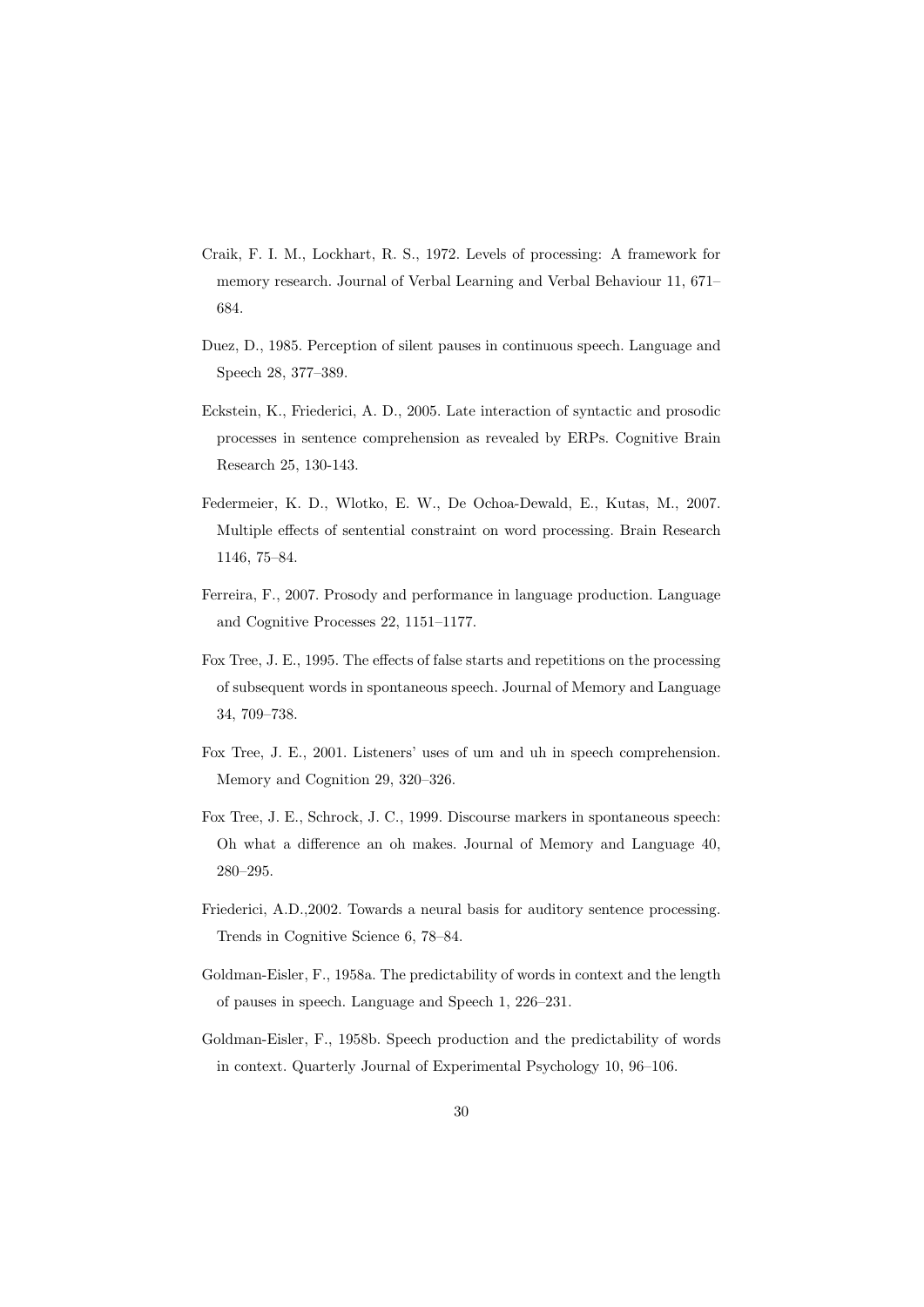- Hagoort, P., 2008. The fractionation of spoken language understanding by measuring electrical and magnetic brain signals. Philosophical Transactions of the Royal Society of London B: Biological Sciences 363, 1055–1069.
- Hagoort, P., Brown, C. M., 2000. ERP effects of listening to speech: Semantic ERP effects. Neuropsychologia 38, 1518–1530.
- Hawkins, R. R., 1971. The syntactic location of hesitation pauses. Language and Speech 14, 277–288.
- Jaeger, F. T., 2008. Categorical data analysis: Away from ANOVAs (transformation or not) and towards logit mixed models. Journal of Memory and Language 59, 434–446.
- Jasper, H. H., 1958. Report to the committee on methods of clinical examination in electroencephalography. Appendix: The ten-twenty system of the international federation. Electroencephalography and Clinical Neurophysiology 10, 370–375.
- Kaan, E., Harris, T., Gibson, E., Holcomb, P. J. 2000. The P600 as an index of syntactic integration difficulty. Language and Cognitive Processes 15, 159– 201.
- Kircher, T. J., Brammer, M. J., Levelt, W. J. M., Bartels, M., McGuire, P. K., 2004. Pausing for thought: Engagement of left temporal cortex during pauses in speech. NeuroImage 21, 84–90.
- Kuperberg, G. R., Caplan, D., Sitnikova, T., Eddy, M., Holcomb, P. J. Neural correlates of processing syntactic, semantic and thematic relationships in sentences. Language and Cognitive Processes 21, 489–530.
- Kutas, M., Hillyard, S. A., 1980. Reading senseless sentences: Brain potentials reflect semantic incongruity. Science 207, 203–205.
- Kutas, M., Hillyard, S. A., 1984. Brain potentials during reading reflect word expectancy and semantic association. Nature 307, 161–163.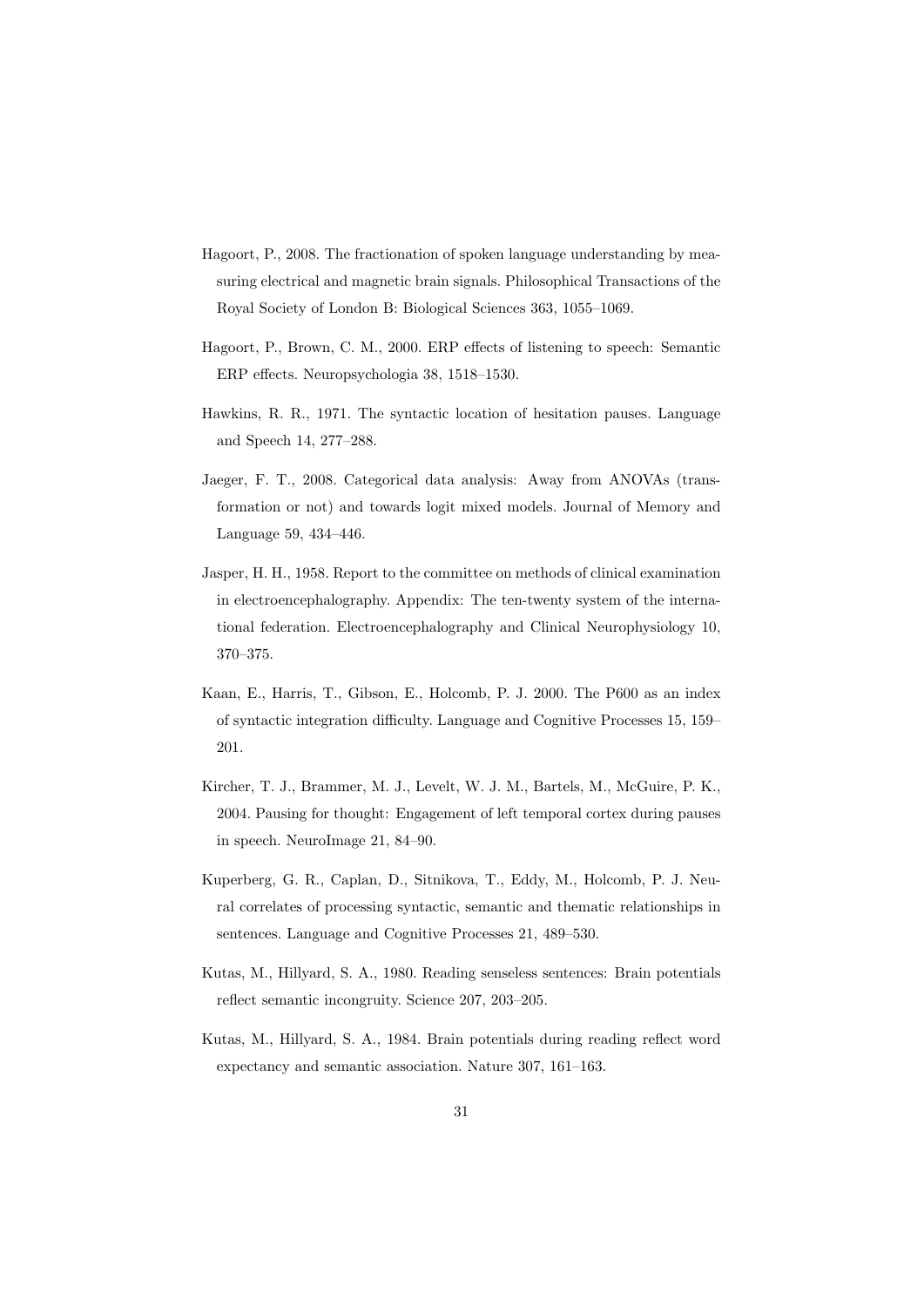- Kutas, M., Van Petten, C. K., Kluender, R., 2006. Psycholinguistics electrified II (1994-2005). In: Traxler, M., Gernsbacher, M. A. (Eds.), Handbook of Psycholinguistics, 2nd Edition. Elsevier Press, San Diego, CA, pp. 83–143.
- MacGregor, L. J., Corley, M., Donaldson, D. I., 2009. Not all disfluencies are are equal: The effects of disfluent repetitions on language comprehension. Brain and Language 111, 36–45.
- Maclay, H., Osgood, C. E., 1959. Hesitation phenomena in English speech. Word 15, 19–44.
- Magne, C., Astésano, Aramaki, M., Ystad, S., Kronland-Martinet, R., Besson, M., 2007. Influence of syllabic lengthening on semantic processing in spoken French: Behavioral and electrophysiological evidence. Cerebral Cortex 17, 2659–2668.
- Martin, J. G., 1967. Hesitations in the speaker's production and listener's reproduction of utterances. Journal of Verbal Learning and Verbal Behavior 6, 903–909.
- Mattys, S. L., Pleydell-Pearce, C. W., Melhorn, J. F., Whitecross, S. E., 2005. Detecting silent pauses in speech. A new tool for measuring on-line lexical and semantic processing. Psychological Science 16, 958–964.
- McCarthy, G., Wood, C. C., 1985. Scalp distributions of event-related potentials: An ambiguity associated with analysis of variance models. Electroencephalography and Clinical Neurophysiology 62, 203–208.
- Meyer, P., Mecklinger, A., Friederici, A. D., 2007. Bridging the gap between the semantic N400 and the early old/new memory effect. Neuroreport 18, 1009–1013.
- Münte, T. F., Heinze, H. J. Matzke, M. Wieringa, B. M., Johannes, S., 1998. Brain potentials and syntactic violations revisited: No evidence for specificity of the syntactic positive shift. Neuropsychologia 36, 217–226.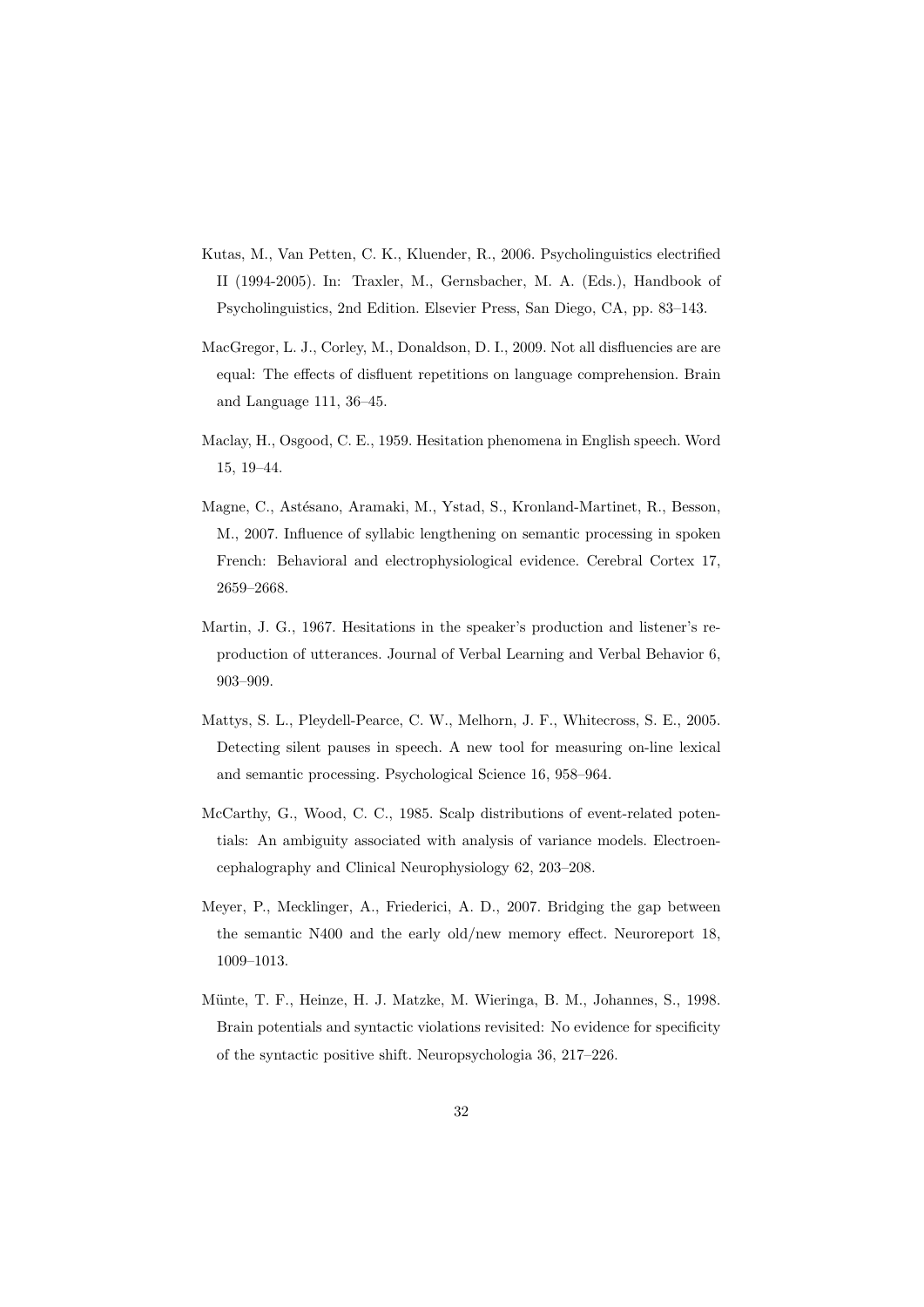- Paller, K. A., Kutas, M., Mayes, A. R., 1987. Neural correlates of encoding in an incidental learning paradigm. Electroencephalography and Clinical Neurophsysiology 67, 360–371.
- Ranganath, C., Paller, K. A., 1999. Frontal brain potentials during recognition are modulated by requirements to retrieve perceptual detail. Neuron 22, 605– 613.
- Rugg, M. D., Allan, K., Birch, C. S., 2000. Electrophysiological evidence for the modulation of retrieval orientation by depth of study processing. Journal of Cognitive Neuroscience 12, 664–678.
- Rugg, M. D., Mark, R. E., Walla, P., Schloerscheidt, A. M., Birch, C. S., Allan, K., 1998. Dissociation of the neural correlates of implicit and explicit memory. Nature 392, 595–598.
- Urbach, T. P., Kutas, M. 2006. Interpreting event-related brain potential (ERP) distributions: Implications of baseline potentials and variability with application to amplitude normalization by vector scaling. Biological Psychology 72, 333–343.
- Van Petten, C. M., Coulson, S., Rubin, S., Plante, E., Parks, M., 1999. Time course of word identification and semantic integration in spoken language. Journal of Experimental Psychology: Learning, Memory, and Cognition 25, 394–417.
- Van Petten, C. M., Kutas, M., Kluender, R., Mitchiner, M., McIsaac, H., 1991. Fractionating the word repetition effect with event-related potentials. Journal of Cognitive Neuroscience 3, 131–150.
- Wagner, A. D., Schacter, D. L., Rotte, M., Koutstaal, W., Maril, A., Dale, A. D., Rosen, B. R., Buckner, R. L., 1998. Building memories: Remembering and forgetting verbal experiences as predicted by brain activity. Science 281, 1188–1191.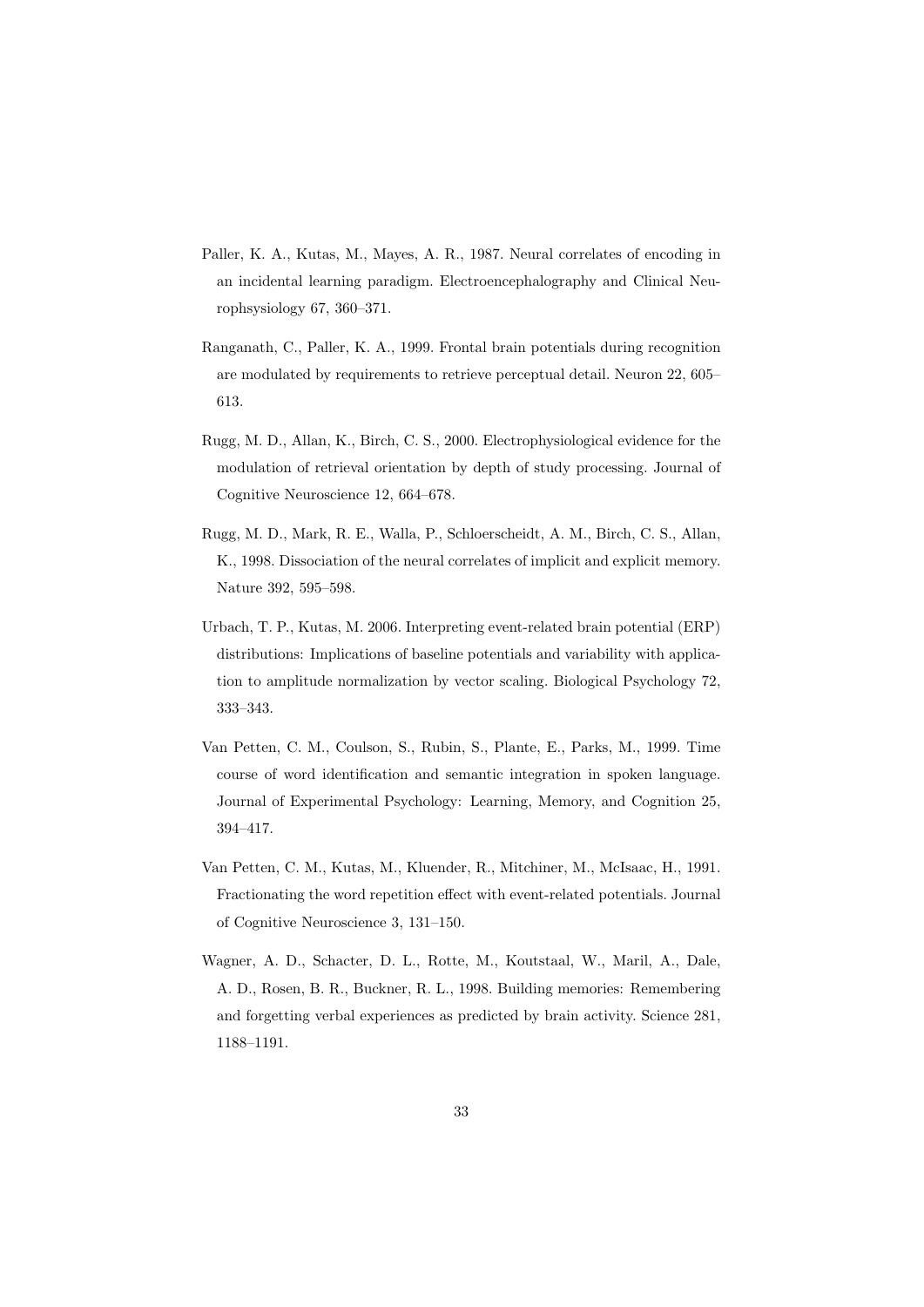- Wilding, E. L., 2006. The practice of rescaling scalp-recorded event-related potentials. Biological Psychology 72, 325–332.
- Zellner, B., 1994. Pauses and the temporal structure of speech. In: Keller, E. (Ed.), Fundamentals of speech synthesis and speech recognition. John Wiley, Chichester, pp. 31–62.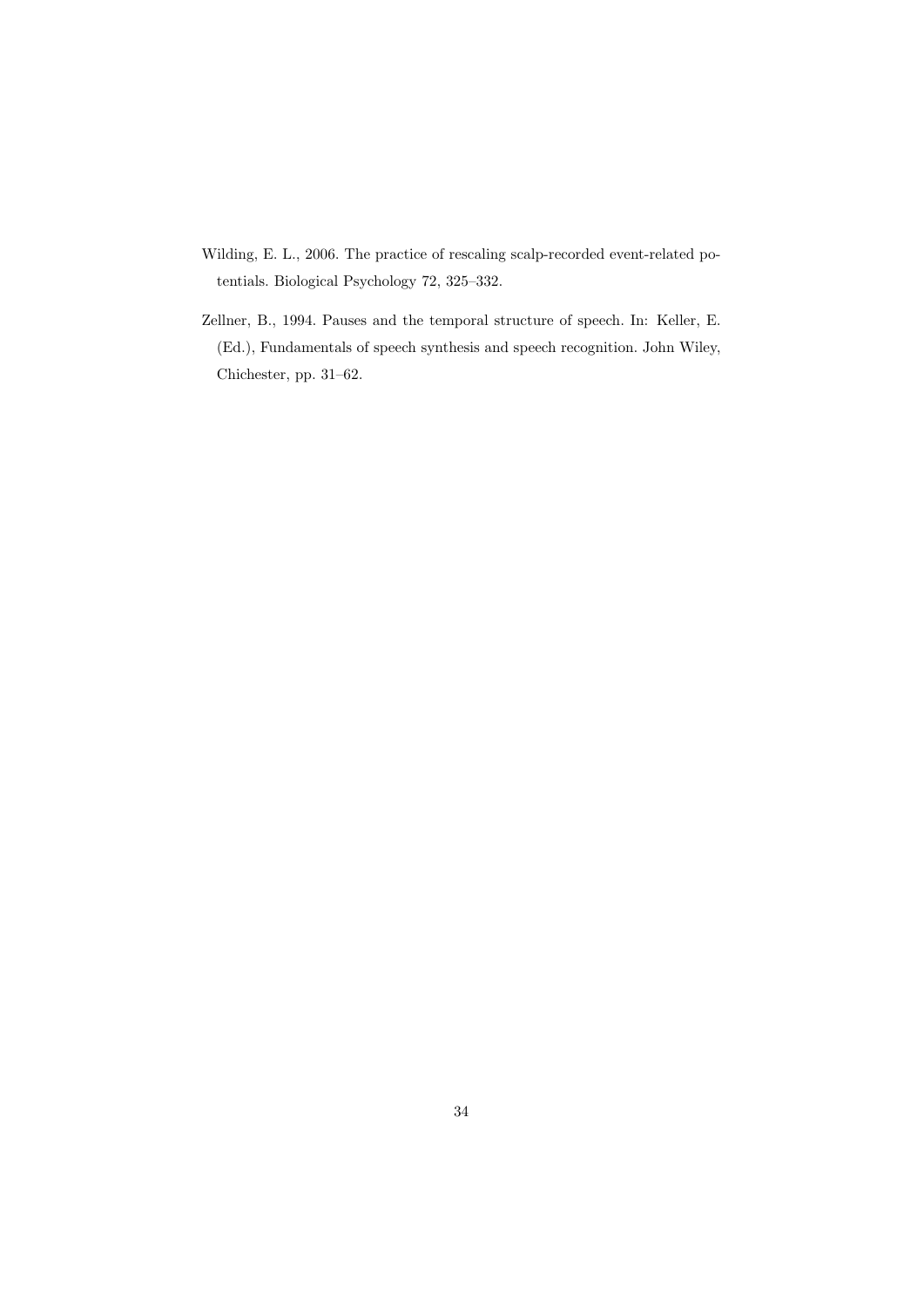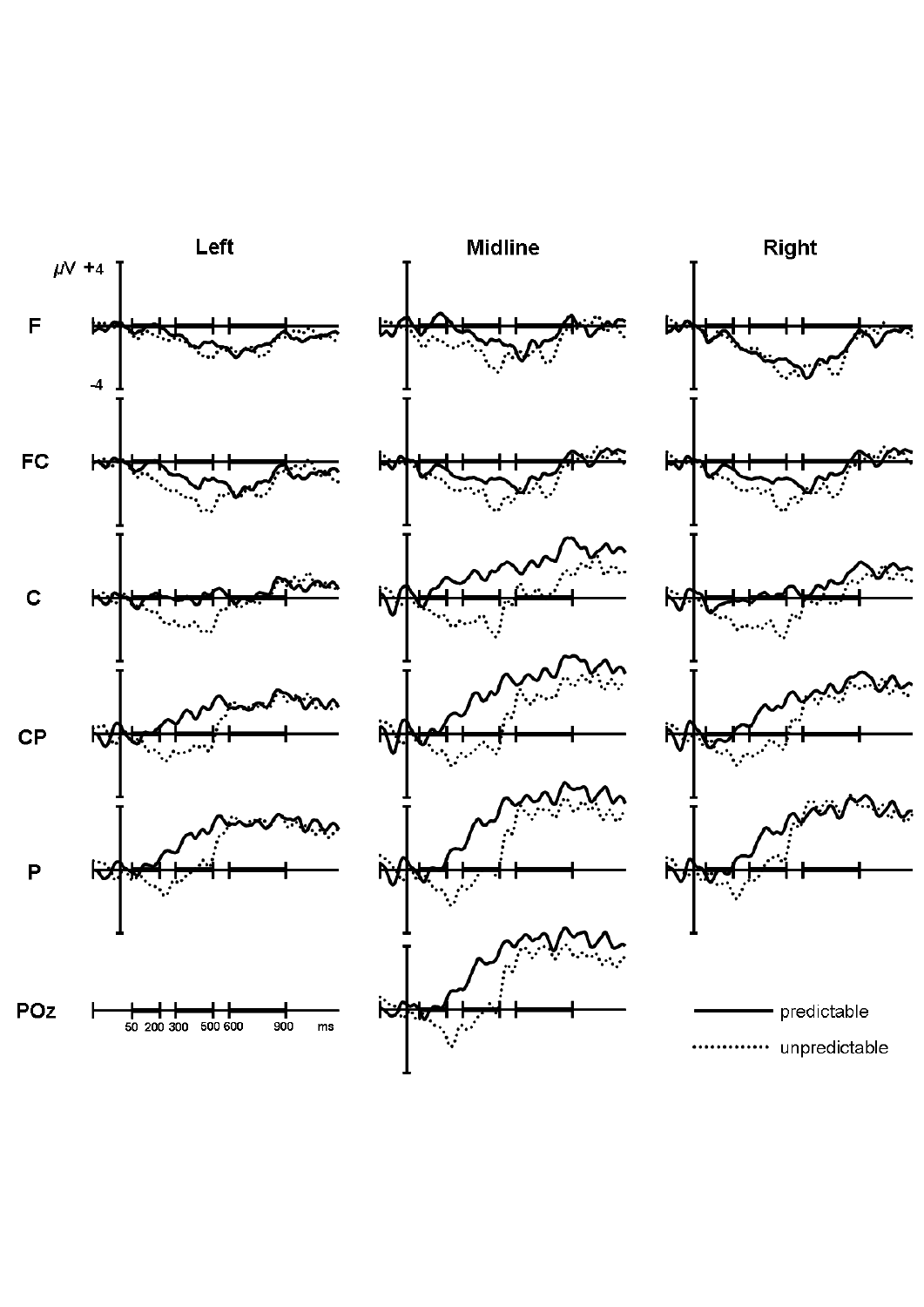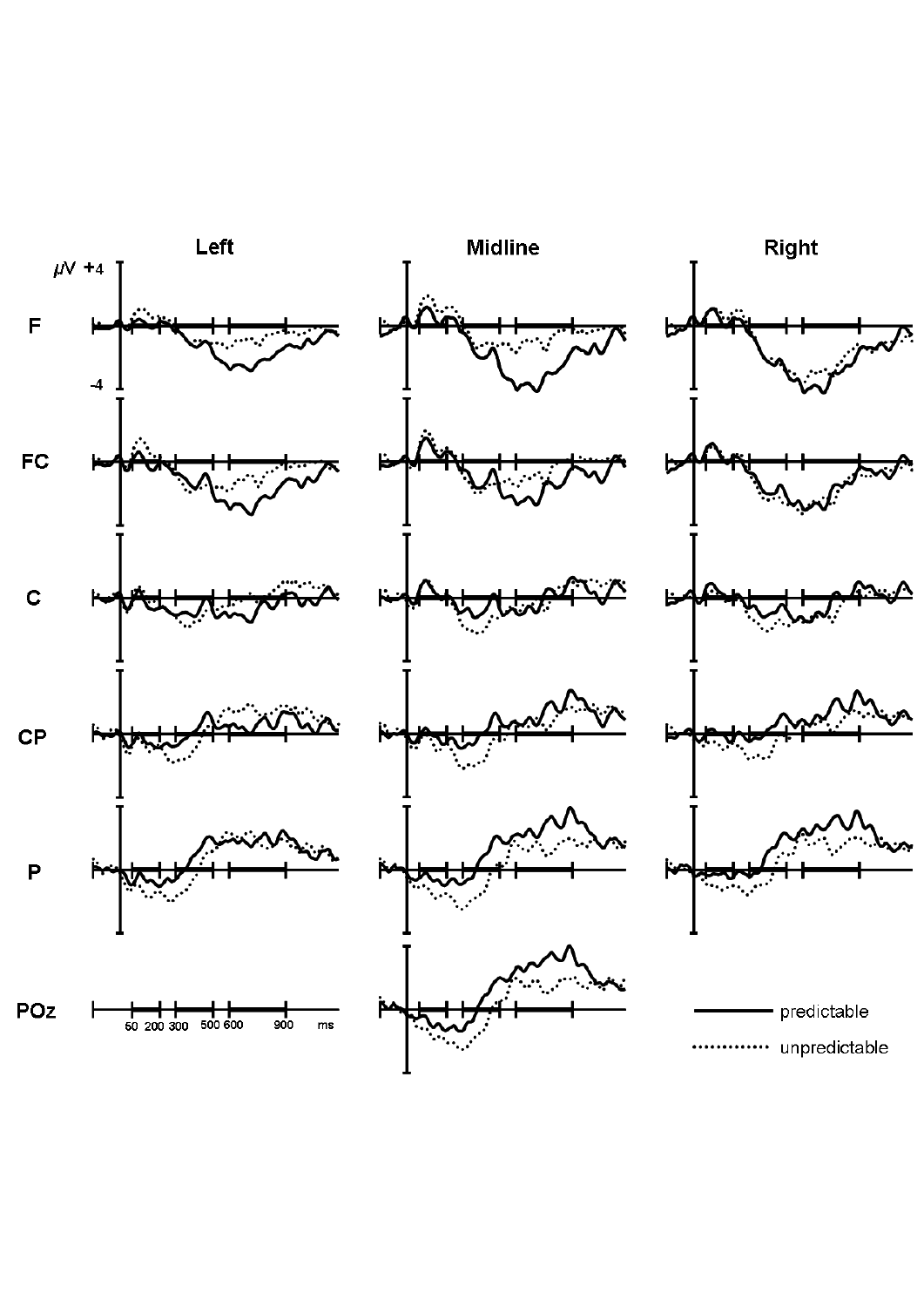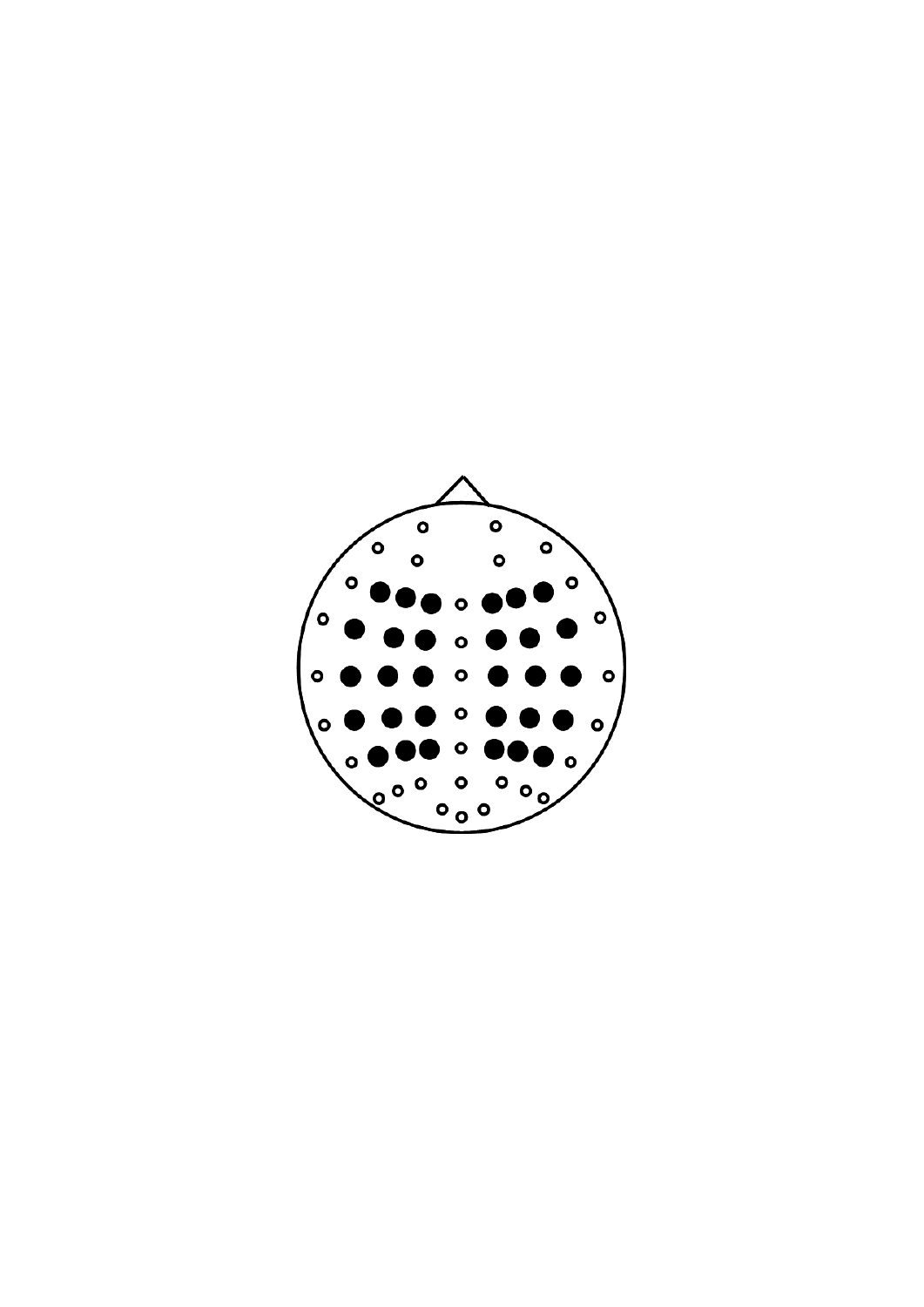